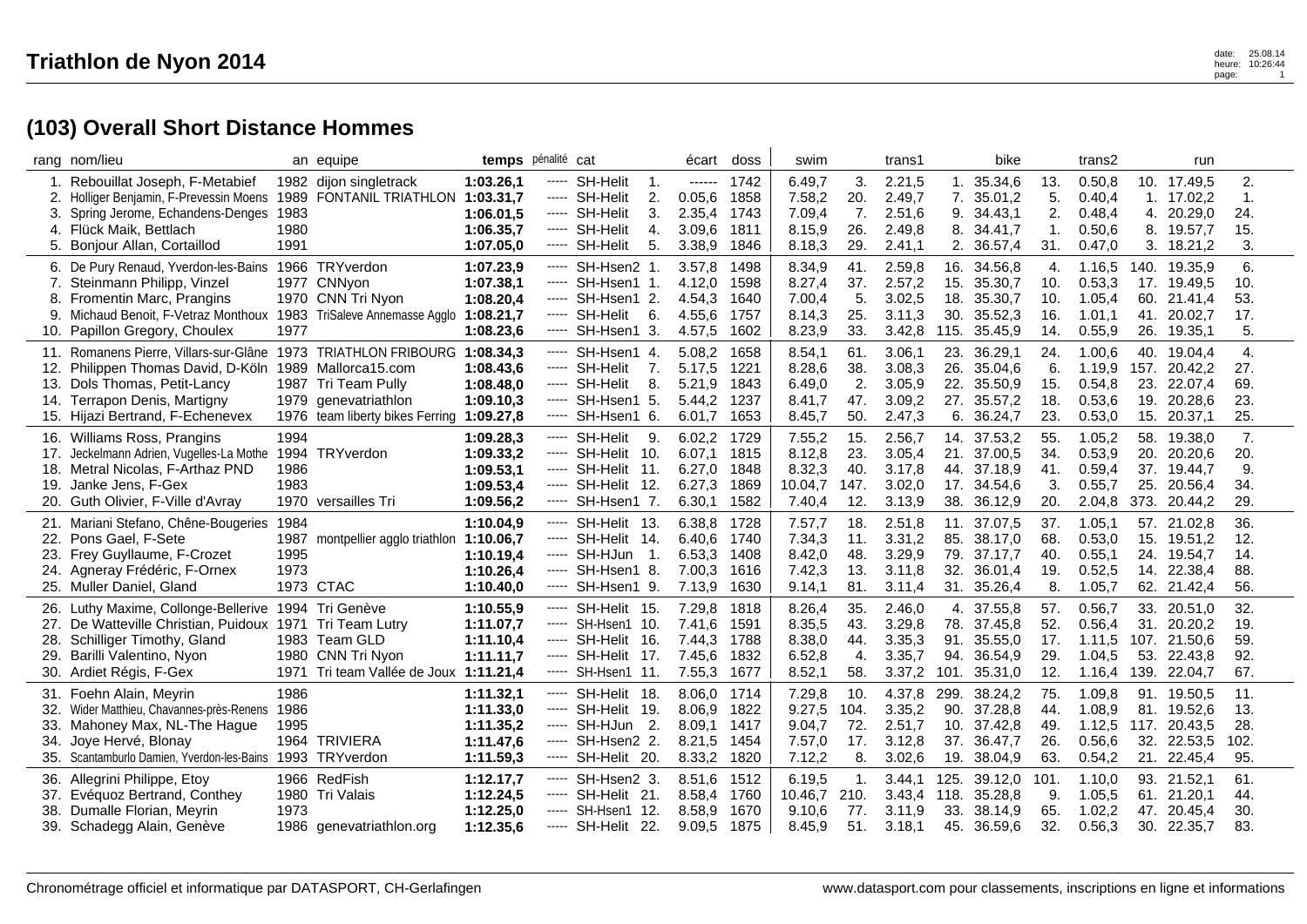|     | rang nom/lieu                                                                          |      | an equipe                                   | temps pénalité cat |          |                            |     | écart       | doss | swim    |      | trans1 |      | bike         |      | trans2  |      | run                 |      |
|-----|----------------------------------------------------------------------------------------|------|---------------------------------------------|--------------------|----------|----------------------------|-----|-------------|------|---------|------|--------|------|--------------|------|---------|------|---------------------|------|
|     | 40. Schlatter Daniel, St. Gallen                                                       |      | 1993 ASVSG                                  | 1:12.48,2          | -----    | SH-Helit 23.               |     | 9.22,1      | 1829 | 8.46,7  | 52.  | 3.11,1 | 28.  | 38.19,0      | 70.  | 1.03,9  |      | 49. 21.27,5         | 46.  |
| 41. | Decurnex Christian, Commugny                                                           |      | 1965 CNN Tri Nyon                           | 1:12.49,8          |          | ----- SH-Hsen2 4.          |     | 9.23,7      | 1487 | 9.23,6  | 98.  | 2.55,2 | 13.  | 37.58,0      | 58.  | 0.50,7  | 9.   | 21.42,3             | 55.  |
|     | 42. Tudisco Lionel, Sion                                                               | 1985 |                                             | 1:12.57,6          |          | ----- SH-Helit 24.         |     | 9.31,5      | 1862 | 9.32,6  | 111. | 4.35,5 |      | 291. 37.45,4 | 51.  | 1.22,8  |      | 178. 19.41,3        | 8.   |
|     | 43. Liotard Maxence, F-Thorey Lyautey                                                  | 1988 |                                             | 1:13.04.1          | -----    | SH-Helit 25.               |     | 9.38,0      | 1870 | 9.42,6  | 120. | 3.30,8 |      | 82. 37.15,5  | 39.  | 0.57,0  | 35.  | 21.38,2             | 50.  |
|     | 44. Maeder Joël, Villars-Tiercelin                                                     | 1977 | Team Maeder                                 | 1:13.06,4          | $\cdots$ | 13.<br>SH-Hsen1            |     | 9.40,3      | 1620 | 9.25,1  | 101. | 3.12,6 | 36.  | 37.47,1      | 53.  | 1.07,4  | 71.  | 21.34,2             | 48.  |
|     | 45. Bornand Thierry, Carouge GE                                                        | 1991 |                                             | 1:13.09,1          |          | ----- SH-Helit 26.         |     | 9.43,0      | 1868 | 8.23,1  | 32.  | 3.32,6 | 86.  | 36.51,6      | 28.  | 1.27,9  |      | 212. 22.53,9        | 103. |
|     | 46. Lanti Gaspard, Gland                                                               |      | 1973 CNN Tri Nyon                           | 1:13.23,3          |          | ----- SH-Hsen1 14.         |     | 9.57,2      | 1641 | 9.02,1  | 68.  | 3.20,3 | 50.  | 38.03,9      | 60.  | 0.56,2  | 29.  | 22.00,8             | 64.  |
| 47. | Ramseier Alexandre, Genève                                                             | 1981 | genevatriathlon.org                         | 1:13.35,9          |          | ----- SH-Helit             |     | 27. 10.09,8 | 1798 | 8.58,0  | 66.  | 3.34,1 | 89.  | 38.04,8      | 62.  | 1.06,3  | 66.  | 21.52,7             | 62.  |
| 48. | Jaques Michael, Orges                                                                  |      | 1982 Tryverdon                              | 1:13.48,9          |          | ----- SH-Helit 28. 10.22,8 |     |             | 1795 | 8.20,4  | 31.  | 3.31,1 |      | 84. 38.23,5  | 72.  | 1.04,4  |      | 52. 22.29,5         | 78.  |
|     | 49. Mauro Frédéric, F-Prevessin Moens                                                  | 1981 | Bonga Running Team                          | 1:13.54,8          | -----    | SH-Helit 29. 10.28,7       |     |             | 1744 | 12.15,2 | 332. | 3.07,3 |      | 25. 37.03,0  | 35.  | 1.01,5  |      | 43. 20.27,8         | 22.  |
|     | 50. Menot Sylvain, F-Divonne les Bains                                                 | 1977 |                                             | 1:13.57,9          | -----    | SH-Hsen1 15. 10.31,8       |     |             | 1545 | 9.39,6  | 115. | 3.50,7 | 146. | 36.55,5      | 30.  | 0.55, 9 | 26.  | 22.36,2             | 85.  |
|     | 51. Lugon Christophe, Daillens                                                         | 1987 |                                             | 1:14.01,3          | -----    | SH-Helit 30. 10.35,2       |     |             | 1771 | 9.18,9  | 89.  | 3.28,7 |      | 75. 36.24,0  | 22.  | 1.09,0  |      | 82. 23.40.7         | 148. |
|     | 52. Puzyrko Timur, RUS-Moscow                                                          |      | 1976 Cycleon.ru                             | 1:14.04,8          | -----    | SH-Hsen1 16. 10.38,7       |     |             | 1663 | 8.53,2  | 60.  | 3.15,2 | 41.  | 39.04,7      | 99.  | 1.09,3  |      | 86. 21.42,4         | 56.  |
| 53. | Jourdan Raphael, Genève                                                                | 1988 |                                             | 1:14.11,2          | -----    | SH-Helit 31. 10.45,1       |     |             | 1767 | 10.06,5 | 153. | 3.35,6 | 93.  | 38.12,1      | 64.  | 1.07,5  | 73.  | 21.09,5             | 39.  |
|     | 54. Guinnard Cyril, Prilly                                                             |      | 1982 Triclub-Esta-Broye/PROcycles 1:14.11,7 |                    |          | ----- SH-Helit 32. 10.45,6 |     |             | 1686 | 10.17,3 | 170. | 3.17,2 | 43.  | 36.59,7      | 33.  | 1.20,8  |      | 164. 22.16,7        | 74.  |
|     | 55. Aeby Christophe, Attalens                                                          |      | 1966 Triviera                               | 1:14.16,5          | -----    | SH-Hsen2 5. 10.50,4        |     |             | 1410 | 8.05,4  | 21.  | 3.25,3 | 64.  | 37.20,0      | 43.  | 1.11.1  |      | 104. 24.14.7        | 179. |
|     | 56. Henry Laurent, La Sarraz                                                           | 1985 |                                             | 1:14.24,8          |          | ----- SH-Helit 33. 10.58,7 |     |             | 1763 | 8.55,0  | 63.  | 3.27,6 | 69.  | 37.54,5      | 56.  | 1.04,9  | 56.  | 23.02,8             | 112. |
|     | 57. Moulonguet Louis, Grens                                                            | 1980 |                                             | 1:14.37,5          | -----    | SH-Helit 34. 11.11,4       |     |             | 1689 | 11.07,0 | 242. | 3.20,7 |      | 53. 37.04,9  | 36.  | 1.23,2  |      | 179. 21.41,7        | 54.  |
|     | 58. Kilbert André, Geneve                                                              | 1981 | Capax Everest Crew                          | 1:14.52,2          | -----    | SH-Helit 35. 11.26,1       |     |             | 1844 | 9.27,9  | 106. | 3.40,2 | 109. | 35.13,0      | 7.   | 1.29,9  | 223. | 25.01,2             | 219. |
|     | 59. Bertrand Maxime, F-Bonne                                                           | 1976 |                                             | 1:14.53,1          | -----    | SH-Hsen1 17. 11.27,0       |     |             | 1665 | 8.16,4  | 27.  | 3.49,4 | 142. | 37.50,9      | 54.  | 1.22,0  | 173. | 23.34,4             | 139. |
|     | 60. Laffargue Loic, Sion                                                               |      | 1984 tri club valais                        | 1:14.55,8          |          | ----- SH-Helit 36. 11.29,7 |     |             | 1860 | 8.14,1  | 24.  | 3.40,4 |      | 110. 37.38,1 | 46.  | 1.10,5  | 99.  | 24.12,7             | 176. |
|     | 61. Naylor David, Nyon                                                                 | 1974 | <b>Edwards Lifesciences</b>                 | 1:15.04,3          |          | ----- SH-Hsen1 18. 11.38,2 |     |             | 1668 | 9.20,4  | 91.  | 3.23,6 | 60.  | 38.41,6      | 85.  | 1.12,0  | 116. | 22.26.7             | 76.  |
|     | 62. Grivel Philippe, Borex                                                             |      | 1964 CNN Tri Nyon                           | 1:15.09,7          |          | ----- SH-Hsen2 6. 11.43,6  |     |             | 1489 | 9.24,5  | 100. | 3.03,9 | 20.  | 37.42,9      | 50.  | 1.03,2  | 48.  | 23.55,2             | 155. |
| 63. | Clerc Nicolas, Pully                                                                   | 1973 |                                             | 1:15.22,7          | -----    | SH-Hsen1 19. 11.56,6       |     |             | 1574 | 9.07,2  | 74.  | 3.35,7 |      | 94. 38.50,5  | 92.  | 0.59,5  | 38.  | 22.49,8             | 98.  |
|     | 64. Paillet Sebastien, Essertines-sur-Rolle                                            | 1976 |                                             | 1:15.32,9          | -----    | SH-Hsen1 20. 12.06,8       |     |             | 1217 | 9.15,3  | 84.  | 3.23,6 |      | 60. 40.40,0  | 157. | 1.20, 8 |      | 164. 20.53,2        | 33.  |
|     | 65. Da Silva Santos David, F-Divonne les Bains                                         | 1971 |                                             | 1:15.34,4          | -----    | SH-Hsen1 21. 12.08,3       |     |             | 1625 | 9.14,9  | 82.  | 3.28,5 |      | 73. 40.20,8  | 145  | 1.09,1  |      | 84. 21.21.1         | 45.  |
|     | 66. Robertson Jamie, F-Passy                                                           | 1977 |                                             | 1:15.36,0          | -----    | SH-Hsen1 22. 12.09.9       |     |             | 1559 | 10.28,0 | 186. | 3.27,6 |      | 69. 37.29,9  | 45.  |         |      | 2.29,2 411. 21.41,3 | 52.  |
|     | 67. Frantschi Nicolas, Fribourg                                                        | 1978 |                                             | 1:15.42,1          | -----    | SH-Hsen1 23. 12.16,0       |     |             | 1652 | 8.27,1  | 36.  | 3.23,3 | 58.  | 39.44,3      | 118  |         |      | 1.11,9 113. 22.55,5 | 105. |
| 68. | Cicco Patrice, Nyon                                                                    | 1976 |                                             | 1:15.46,2          | -----    | SH-Hsen1 24. 12.20,1       |     |             | 1564 | 9.12,7  | 79.  | 3.36,2 |      | 97. 37.10.7  | 38.  | 1.11,3  | 105. | 24.35,3             | 199. |
|     | 69. Kunckler Florian, F-St Gervais les Bains 1986 Passy Mont Blanc Triathlon 1:15.46,9 |      |                                             |                    |          | ----- SH-Helit 37. 12.20,8 |     |             | 1865 | 8.54,3  | 62.  | 3.46,1 |      | 132. 41.11,0 | 185. | 1.08,6  |      | 79. 20.46,9         | 31.  |
| 70. | <b>Etemad Nicou, Conches</b>                                                           | 1988 |                                             | 1:15.54,2          | -----    | SH-Helit                   | 38. | 12.28,1     | 1790 | 10.08,4 | 155. | 3.36,7 | 99.  | 38.28,7      | 80.  | 1.11,0  | 103. | 22.29,4             | 77.  |
| 71. | Leuba Raphael, Montmollin                                                              | 1989 |                                             | 1:15.57,1          | -----    | SH-Helit 39. 12.31,0       |     |             | 1748 | 10.15,9 | 167. | 4.03,6 | 178. | 38.43,9      | 88.  | 1.18,7  | 150. | 21.35,0             | 49.  |
|     | 72. Hulliger Derek, Genève                                                             | 1988 |                                             | 1:16.00.3          | $\cdots$ | SH-Helit                   |     | 40. 12.34,2 | 1813 | 11.00,4 | 233. | 3.23,0 | 56.  | 38.04,7      | 61.  | 1.31,4  | 238. | 22.00,8             | 64.  |
| 73. | Bloomfield Leo, Perly                                                                  | 1976 |                                             | 1:16.02.6          | -----    | SH-Hsen1 25. 12.36,5       |     |             | 1600 | 10.47,3 | 211. | 3.43,6 | 119. | 38.36,1      | 84.  | 1.15,7  |      | 135. 21.39,9        | 51.  |
|     | 74. Mill Magnus, GB-London                                                             | 1974 |                                             | 1:16.03,5          | $\cdots$ | SH-Hsen1                   | 26. | 12.37,4     | 1643 | 12.21,5 | 346. | 2.41,8 | 3.   | 38.02,1      | 59.  | 1.01,2  | 42.  | 21.56,9             | 63.  |
|     |                                                                                        | 1984 | Semi-Croustillants                          | 1:16.14,3          |          | ----- SH-Helit 41, 12.48.2 |     |             | 1697 | 12.23,1 | 349. | 4.09,9 | 200. | 36.13,2      | 21.  | 2.13.6  |      | 392. 21.14.5        | 42.  |
|     | 75. Huguenin Jérémie, Vessy<br>76. Métral Yannick, Satigny                             | 1975 |                                             | 1:16.16,8          |          | ----- SH-Hsen1 27. 12.50,7 |     |             | 1537 | 8.19,3  | 30.  | 3.29,5 | 76.  | 39.47,5      | 119. | 1.09,3  | 86.  | 23.31,2             | 134. |
|     | 77. Loichat Cedric, Prangins                                                           |      | 1975 AS.PSI / GSA                           | 1:16.22,5          | -----    | SH-Hsen1                   | 28. | 12.56.4     | 1549 | 12.23,9 | 351. | 3.14.3 | 39.  | 38.53.1      | 95   | 1.11.5  | 107. | 20.39,7             | 26.  |
|     | 78. Belgy Kevin, F-Gex                                                                 | 1991 |                                             | 1:16.34,8          |          | ----- SH-Helit 42. 13.08,7 |     |             | 1803 | 12.50,9 | 368. | 3.58,2 |      | 169. 37.19,6 | 42.  | 1.16,3  |      | 138. 21.09,8        | 40.  |
|     |                                                                                        |      |                                             |                    |          |                            |     |             |      |         |      |        |      |              |      |         |      |                     |      |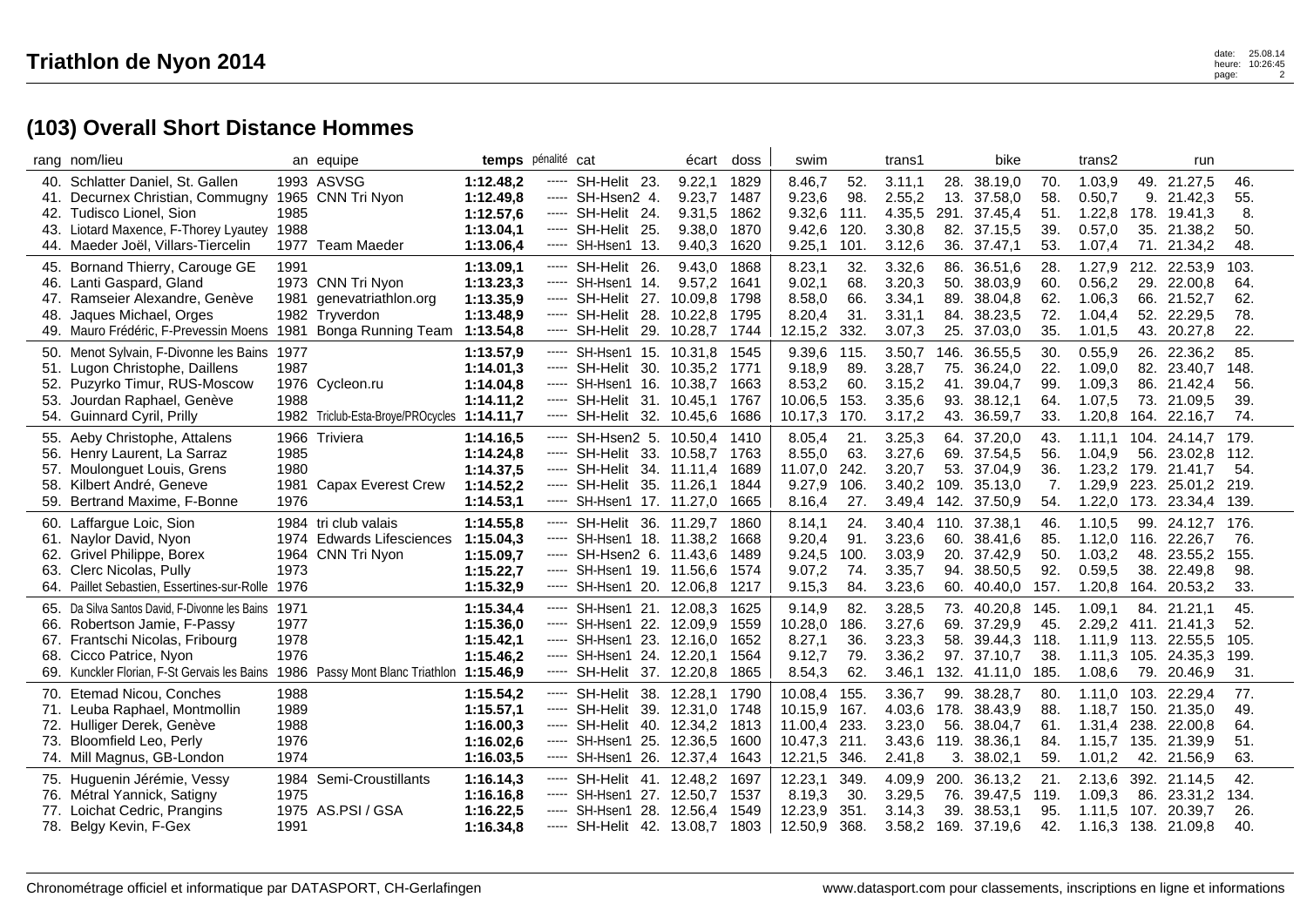|      | rang nom/lieu                             |      | an equipe                             |           | temps pénalité cat                    | écart | doss | swim         |      | trans1 |      | bike             |      | trans2 |      | run                 |        |
|------|-------------------------------------------|------|---------------------------------------|-----------|---------------------------------------|-------|------|--------------|------|--------|------|------------------|------|--------|------|---------------------|--------|
|      | 79. Pellegrini Flavio, Genève             | 1981 |                                       | 1:16.38.1 | SH-Helit 43. 13.12,0 1758<br>-----    |       |      | 11.02,6      | 236. | 3.47,1 | 136. | 39.04,0          | 98.  |        |      | 1.12,5 117. 21.31,9 | 47.    |
|      | 79. Sarkis Peter, Senarclens              |      | 1950 TRYverdon                        | 1:16.38,1 | ----- SH-Hsen3 1. 13.12,0             |       | 1483 | 9.24,2       | 99.  | 3.15,4 | 42.  | 39.47,6          | 120  | 1.31,5 | 239. | 22.39.4             | 89.    |
|      | 81. Cimasoni Laurent, Onex                |      | 1975 Tricana                          | 1:16.38,6 | ----- SH-Hsen1 29. 13.12,5            |       | 1603 | 8.30,5       | 39.  | 3.45,2 | 128. | 38.18,9          | 69   | 1.14,0 |      | 129. 24.50,0        | 214.   |
|      | 82. Daniltchev Alex, Borex                | 1981 | GenevaTriathlon.org                   | 1:16.39.7 | ----- SH-Helit 44. 13.13,6            |       | 1726 | 7.57,9       | 19.  | 3.11.1 |      | 28. 41.54,6      | 209  | 1.06,6 |      | 67. 22.29,5         | 78.    |
|      | 83. Bertschy Jean-Marc, Belfaux           | 1961 |                                       | 1:16.49,0 | ----- SH-Hsen2 7. 13.22,9             |       | 1503 | 8.09,7       | 22.  | 3.32,9 |      | 87. 39.51,2      | 121. | 1.16,1 | 137. | 23.59,1             | 160.   |
|      | 84. Mandil Mohammed, Founex               | 1985 |                                       | 1:17.08,8 | SH-Helit 45. 13.42,7<br>-----         |       | 1700 | 9.28,9       | 109. | 3.44.4 | 126. | 39.27,6          | 106  | 1.18,7 |      | 150. 23.09,2        | 118.   |
|      | 85. Mann Edward, Gneve                    | 1980 | International Zombie Gangsta Tri Club | 1:17.10,3 | ----- SH-Helit 46. 13.44,2            |       | 1691 | 11.58,4      | 309. | 3.45,8 | 130. | 37.42,6          | 48   | 1.07,6 |      | 74. 22.35,9         | 84.    |
| 86.  | Abetinot Christophe, F-Gex                | 1985 |                                       | 1:17.14,7 | SH-Helit 47. 13.48,6<br>$\cdots$      |       | 1801 | 10.55,5      | 224. | 3.51,3 | 148. | 38.42,7          | 87.  | 1.13,5 | 124. | 22.31,7             | 81.    |
| 87.  | Cantero Motero Honly, Genève              |      | 1976 MOJITOS                          | 1:17.20,9 | SH-Hsen1 30. 13.54,8<br>-----         |       | 1619 | 10.05,5      | 150. | 3.23,5 | 59.  | 39.39,9          | 114. | 1.15,8 | 136. | 22.56,2             | 106.   |
|      | 88. Schreier Chris, Arare                 | 1979 |                                       | 1:17.23,8 | ----- SH-Hsen1 31. 13.57,7            |       | 1878 | 11.03,5 238. |      | 3.53,6 |      | 154. 38.22,9     | 71.  | 1.30,9 |      | 232. 22.32,9        | 82.    |
|      | 89. Morel Nicolas, Renens VD              | 1984 |                                       | 1:17.24,7 | SH-Helit 48. 13.58,6<br>-----         |       | 1772 | 11.14,0      | 255. | 3.44,5 | 127. | 38.25,7          | 76.  | 1.30,5 | 226. | 22.30,0             | 80.    |
|      | 89. Ysebie Mattias, Epalinges             | 1987 |                                       | 1:17.24,7 | SH-Helit 48, 13,58,6 1876<br>-----    |       |      | 9.40.7 116.  |      | 3.36,2 |      | 97. 38.34.0      | 82.  | 1.01,5 |      | 43. 24.32.3         | 195.   |
| 91.  | Balmer David, Lausanne                    | 1988 |                                       | 1:17.25,3 | SH-Helit 50. 13.59,2<br>-----         |       | 1769 | 10.40,7      | 203. | 4.07,5 |      | 189. 38.42,5     | 86.  | 1.41,7 |      | 281. 22.12,9        | 72.    |
| 92.  | Bachelard Jérôme, F-Fillinges             | 1971 |                                       | 1:17.25,5 | SH-Hsen1 32. 13.59,4<br>$\cdots$      |       | 1595 | 11.51,0      | 297. | 3.41,7 | 113. | 36.50,5          | 27.  | 1.04,8 | 54.  | 23.57,5             | 159.   |
|      | 92. Gautier Paul, F-Gex                   | 1988 |                                       | 1:17.25,5 | SH-Helit 51. 13.59,4 1812<br>$\cdots$ |       |      | 11.17,7      | 261. | 3.19,2 | 47.  | 38.25,7          | 76.  | 1.22,5 | 176. | 23.00,4             | 107.   |
|      | 94. Clare Anthony, GB-Enfield             | 1970 |                                       | 1:17.27,4 | ----- SH-Hsen1 33. 14.01,3 1552       |       |      | 9.03,3       | 71.  | 3.38,6 |      | 104. 40.34,5     | 154. | 1.26,3 |      | 200, 22,44.7        | 94.    |
|      | 95. Vilchez Rafael, Bernex                | 1981 |                                       | 1:17.30,5 | ----- SH-Helit 52. 14.04,4            |       | 1717 | 9.28,7       | 108. | 3.56,7 | 161. | 38.35,1          | 83.  | 1.51,1 | 322. | 23.38,9             | 144.   |
| 96.  | Dubouloz Mathias, F-Anthy sur Leman       | 1988 |                                       | 1:17.34,5 | ----- SH-Helit 53. 14.08,4 1752       |       |      | 9.59,5 138.  |      | 3.20,6 |      | 52. 39.29,5      | 107. | 1.22,3 | 175. | 23.22.6             | 126.   |
|      | 97. Parkins Craig, F-Thoiry               | 1969 |                                       | 1:17.36,0 | ----- SH-Hsen2 8. 14.09,9             |       | 1464 | 9.17,9       | 87.  | 3.19,6 | 48.  | 40.56,9          | 169  | 0.52,3 | 12.  | 23.09,3             | 119.   |
|      | 98. Zuber Lucas, D-Ottersweier            | 1994 |                                       | 1:17.36,4 | SH-Helit 54. 14.10,3<br>$\cdots$      |       | 1706 | 11.19,7      | 264. | 3.41,4 |      | 112. 38.15,0     | 67.  | 1.37,5 | 267. | 22.42,8             | 91.    |
|      | 99. Bolens Gil, Yverdon-les-Bains         |      | 1984 TrYverdon                        | 1:17.36,6 | SH-Helit 55. 14.10,5<br>-----         |       | 1385 | 10.37,0      | 198. | 3.46,9 | 135. | 38.54,2          | 96.  | 1.29.2 |      | 220. 22.49.3        | 97.    |
|      | 100. van de Velde Kristof, B-Evergem 1986 |      |                                       | 1:17.38,5 | ----- SH-Helit 56. 14.12,4            |       | 1786 | 10.09,7      | 159. | 3.12,2 | 35.  | 38.28,8          | 81.  | 1.11,5 |      | 107. 24.36,3        | 201.   |
|      | 101. Mazzadi Franck, F-Reignier           | 1971 | trisaleve annemasse agglo 1:17.41,4   |           | $---$ SH-Hsen1 34. 14.15,3            |       | 1635 | 8.47,0       | 53.  | 3.28,1 | 72.  | 41.22,9          | 193  | 1.01,9 | 45.  | 23.01,5             | 109.   |
|      | 102. Lewis Lawrence, Chêne-Bourg          |      | 1980 Team GB                          | 1:17.41,8 | ----- SH-Helit 57. 14.15,7            |       | 1732 | 9.33,5 113.  |      | 4.18.5 | 235. | 40.38,6          | 156  | 1.08,0 |      | 77. 22.03,2         | 66.    |
|      | 103. Santer Joe, Nyon                     |      | 1993 CNN Tri Nyon                     | 1:17.42,2 | SH-Helit 58. 14.16,1<br>-----         |       | 1759 | 9.02,8       | 70.  | 3.43,1 |      | 117. 39.13,5     | 102  | 1.05,7 |      | 62. 24.37,1         | 202.   |
|      | 104. Frey Nicolas, Grand-Lancy            |      | 1987 Les Tris                         | 1:17.42,4 | SH-Helit 59. 14.16,3<br>-----         |       | 1778 | 9.41,2 117.  |      | 4.24,5 | 254. | 39.29,6          | 108  | 1.54,7 | 338. | 22.12,4             | 71.    |
|      | 105. Hamilton Philip, F-Collonges         |      | 1968 Triathlon de Geneve              | 1:17.43.2 | SH-Hsen2 9. 14.17,1<br>-----          |       | 1500 | 11.08,7      | 244. | 2.46,2 |      | 5. 40.53,3       | 165  | 1.06,1 |      | 65. 21.48,9         | 58.    |
|      | 106. Hänggeli Loic, Boussens              |      | 1995 Tri Team Pully                   | 1:17.49,8 | ----- SH-HJun 3. 14.23,7              |       | 1459 | 9.25,7       | 102. | 3.30,3 |      | 80. 42.43,5 241. |      | 0.53,4 |      | 18. 21.16,9         | 43.    |
| 107. | Schnyder Yann, Onex                       | 1979 |                                       | 1:17.50,4 | SH-Hsen1 35. 14.24,3<br>$\cdots$      |       | 1639 | 10.48,9      | 215. | 3.44.0 | 124. | 41.41,1          | 201  | 1.16,6 | 141. | 20.19,8             | 18.    |
|      | 108. Wood Chris, Arzier                   |      | <b>1973 INEOS</b>                     | 1:17.53,8 | SH-Hsen1 36. 14.27,7<br>$\cdots$      |       | 1525 | 10.26,9 184. |      | 4.31,7 | 278. | 40.05,2          | 133. | 1.44,8 | 292. | 21.05,2             | 37.    |
|      | 109. Muriset Pascal, St-Blaise            | 1985 |                                       | 1:18.04,9 | ----- SH-Helit 60. 14.38,8            |       | 1819 | 8.47,3       | 54.  | 4.32,4 | 282. | 40.28,9          | 149  | 1.21,9 |      | 172. 22.54,4        | 104.   |
|      | 110. Huguenin Anthony, Genève             | 1986 |                                       | 1:18.06,7 | ----- SH-Helit 61, 14.40.6 1712       |       |      | 11.55,7      | 306. | 4.47,5 | 316. | 36.31,6          | 25.  | 1.21,5 | 170. | 23.30.4             | 133.   |
|      | 111. Bataillard Christophe, Lausanne      | 1986 |                                       | 1:18.09,4 | ----- SH-Helit 62. 14.43,3 1701       |       |      | 10.03,0 144. |      | 3.30,4 |      | 81. 40.20,1      | 141. | 0.54,7 |      | 22. 23.21,2         | - 125. |
|      | 112. Guggisberg Laurent, Senarclens 1990  |      |                                       | 1:18.12,3 | ----- SH-Helit 63. 14.46,2 1721       |       |      | 8.52,5       | 59.  | 3.49,4 |      | 142. 39.41,2     | 116  | 1.34,2 |      | 249. 24.15,0        | 180.   |
|      | 113. Galichet Cédric, Meyrin              |      | 1975 Geneve Aéroport                  | 1:18.14,4 | SH-Hsen1 37. 14.48,3<br>$\cdots$      |       | 1531 | 9.23,5       | 97.  | 4.18,9 | 237. | 39.32,5          | 111. | 1.26,0 | 197. | 23.33,5             | 136.   |
|      | 114. Bokassa Romuald, F-Cessy             |      | 1975 Genève Triathlon                 | 1:18.15,3 | ----- SH-Hsen1 38. 14.49,2            |       | 1617 | 8.57,4       | 65.  | 3.40.5 | 111. | 38.45.3          | 89   | 1.24,3 | 186. | 25.27,8             | 242.   |
|      | 115. Barilli James, Lugano                |      | 1958 Barilli Team                     | 1:18.20,5 | ----- SH-Hsen3 2. 14.54,4             |       | 1502 | 9.58,8       | 137. | 4.15,3 | 226. | 39.21,5          | 104. | 1.43,8 | 285. | 23.01,1             | 108.   |
|      | 116. Fort Nicolas, Onex                   | 1975 |                                       | 1:18.26,9 | ----- SH-Hsen1 39. 15.00,8            |       | 1579 | 8.40,6       | 46.  | 4.07.5 | 189. | 40.48,1          | 163  | 1.43,0 | 282. | 23.07,7             | 117.   |
|      | 117. Axam Stuart, Founex                  | 1972 |                                       | 1:18.28,1 | ----- SH-Hsen1 40. 15.02,0 1585       |       |      | 10.33,9      | 195. | 3.27,2 | 68.  | 38.14,9          | 65.  | 1.04,8 |      | 54. 25.07,3         | - 222. |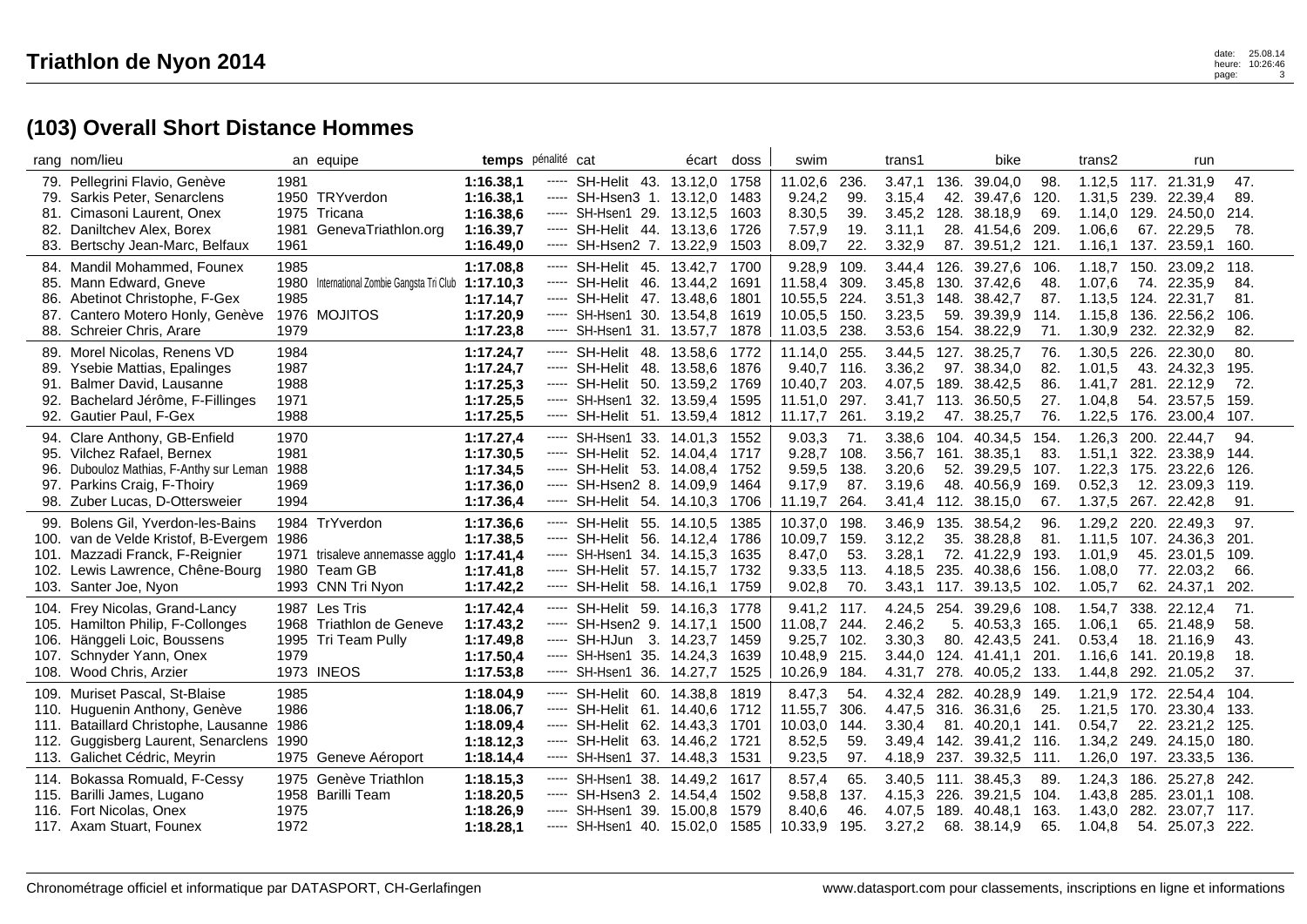|      | rang nom/lieu                                        |      | an equipe                  | temps pénalité cat |          |                                 | écart   | doss | swim         |      | trans1 |      | bike              |      | trans2  |      | run                      |       |
|------|------------------------------------------------------|------|----------------------------|--------------------|----------|---------------------------------|---------|------|--------------|------|--------|------|-------------------|------|---------|------|--------------------------|-------|
|      | 118. Monnard Frédéric, Châtel-St-Denis 1972          |      |                            | 1:18.33,3          | -----    | SH-Hsen1 41. 15.07,2            |         | 1622 | 10.43,8      | 207. | 4.12,2 | 216. | 38.45,7           | 90.  |         |      | 1.25,7 196. 23.25,9      | 127.  |
|      | 119. Kocylowski Maciej, Genève                       | 1984 |                            | 1:18.36,8          | $\cdots$ | SH-Helit 64. 15.10,7            |         | 1791 | 9.01,2       | 67.  | 4.08,9 | 197. | 39.56,9           | 125. | 1.30,0  | 224. | 23.59,8                  | 162.  |
|      | 120. Erhel Antoine, Lutry                            | 1980 |                            | 1:18.37,6          |          | ----- SH-Helit 65. 15.11,5      |         | 1789 | 12.43,9      | 363. | 3.27,0 |      | 67. 40.41,0       | 158. | 1.47,0  | 306. | 19.58,7                  | 16.   |
|      | 121. Abderhalden Matthias, Bussigny-près-Lausanne    |      | 1983 La foulée de Bussigny | 1:18.44,9          |          | SH-Helit 66. 15.18,8            |         | 1863 | 10.09,3      | 158. | 4.26,2 | 259. | 40.20.7           | 144  | 1.34,3  |      | 251. 22.14,4             | 73.   |
|      | 122. Perroud Michel, La Tour-de-Peilz                |      | 1958 Begon                 | 1:18.47,4          |          | SH-Hsen3 3. 15.21,3             |         | 1455 | 7.22,1       | 9.   | 3.33,5 | 88.  | 41.32,9           | 199  | 1.03,9  | 49.  | 25.15,0                  | 228.  |
|      | 123. Havlik Philippe, Onex                           | 1980 |                            | 1:18.49.8          | -----    | SH-Helit 67. 15.23,7            |         | 1780 | 8.38,6       | 45.  | 4.19.1 |      | 239. 41.15,9      | 187. | 1.24,7  |      | 187. 23.11,5             | 121.  |
|      | 124. Gigaud Cédric, Vallamand                        | 1977 |                            | 1:18.50,2          |          | ----- SH-Hsen1 42. 15.24,1      |         | 1584 | 10.28,3      | 187. | 4.06,4 |      | 183. 39.09,7      | 100  | 1.09,7  | 90.  | 23.56,1 157.             |       |
|      | 124. Wales Paul, Crans-près-Céligny                  | 1973 |                            | 1:18.50,2          | -----    | SH-Hsen1 42. 15.24,1            |         | 1621 | 8.57,3       | 64.  | 3.26,6 | 66.  | 40.57,5           | 171  | 1.25,2  | 192. | 24.03.6                  | 167.  |
|      | 126. Arrossamena Yannick, F-Saint-Pierre et Miquelon | 1961 |                            | 1:18.59,7          |          | SH-Hsen2 10. 15.33,6            |         | 1513 | 9.04,8       | 73.  | 3.43,6 | 119. | 41.16,4           | 189. | 1.48,6  | 311. | 23.06,3                  | 115.  |
|      | 127. Chataing Jerome, Nyon                           | 1980 |                            | 1:19.01,4          | $\cdots$ | SH-Helit 68. 15.35,3            |         | 1776 | 11.31,5      | 278. | 4.01,1 |      | 173. 39.31,8 110. |      | 1.09,0  |      | 82. 22.48,0              | 96.   |
| 128. | Oesterle Ian, Apples                                 | 1995 |                            | 1:19.02.5          | -----    | SH-HJun 4, 15,36.4              |         | 1411 | 9.53,9       | 131. | 3.57,8 | 167. | 40.14.4           | 136. | 0.56, 1 | 28.  | 24.00.3                  | 163.  |
|      | 129. Gasparini Giulio, Carouge GE                    | 1981 |                            | 1:19.08,2          |          | ----- SH-Helit 69, 15.42.1      |         | 1783 | 10.31,6      | 191. | 3.35,9 |      | 96. 39.54,0       | 122. | 1.31,1  |      | 233. 23.35.6             | -141. |
|      | 130. Gillet Steve, Epalinges                         | 1978 |                            | 1:19.10,2          |          | ----- SH-Hsen1 44. 15.44,1      |         | 1543 | 10.54,1      | 220. | 3.06,4 |      | 24. 39.42,7 117.  |      | 1.06,7  |      | 68. 24.20,3              | 186.  |
| 131. | Joerin Christophe, Givisiez                          | 1970 |                            | 1:19.12,9          | -----    | SH-Hsen1 45. 15.46,8            |         | 1536 | 9.19,5       | 90.  | 3.38,0 |      | 103. 41.16.1      | 188. | 1.12,5  | 117. | 23.46.8                  | 151.  |
|      | 132. Paltani Stéphane, Grand-Lancy                   | 1969 |                            | 1:19.15,8          |          | ----- SH-Hsen2 11. 15.49,7      |         | 1481 | 10.50,8      | 218. | 3.22,7 | 55.  | 40.59,8 174.      |      | 1.10,1  |      | 95. 22.52,4              | 99.   |
|      | 133. Jourdren Lenaic, F-Paris                        | 1986 |                            | 1:19.16,1          | -----    | SH-Helit 70, 15,50,0 1731       |         |      | 10.14,8      | 165. | 3.49,0 |      | 140. 41.43,2 202. |      | 0.44,9  |      | 2. 22.44.2               | 93.   |
|      | 134. Carnevale-Arella Giorgio, Prangins              | 1974 |                            | 1:19.16.6          |          | SH-Hsen1 46.                    | 15.50,5 | 1528 | 10.55,2      | 223. | 3.55,4 | 159. | 38.51,8           | 93.  | 1.20,6  | 160. | 24.13,6                  | 177.  |
|      | 135. Renevier François, Rolle                        | 1995 |                            | 1:19.17,1          |          | ----- SH-HJun 5. 15.51,0        |         | 1482 | 10.07,7      | 154. | 3,40.0 |      | 107. 40.43,5      | 160. |         |      | 1.17,8 147. 23.28,1 132. |       |
|      | 136. Lancetti Bruno, Troistorrents                   | 1979 |                            | 1:19.23,3          |          | ----- SH-Hsen1 47. 15.57,2      |         | 1632 | 10.59,9      | 232. | 4.11,2 |      | 211. 38.46,5      | 91.  | 1.26,6  | 203. | 23.59.1                  | 160.  |
|      | 137. Rihs Olivier, Gland                             |      | 1976 Police Nyon Région    | 1:19.23,8          |          | ----- SH-Hsen1 48. 15.57,7      |         | 1573 | 10.20,7      | 176. | 4.12,7 |      | 217. 40.20,5      | 143. | 1.23,3  | 182. | 23.06,6 116.             |       |
| 138. | Roullet Lionel, Genève                               | 1985 |                            | 1:19.42,2          | -----    | SH-Helit 71. 16.16,1            |         | 1711 | 10.58,8 227. |      | 3.28,6 |      | 74. 40.58,5       | 173. |         |      | 1.14,6 130. 23.01,7 110. |       |
|      | 139. Voûte Tancrède, Vésenaz                         | 1987 |                            | 1:19.44,0          | -----    | SH-Helit 72. 16.17,9            |         | 1839 | 10.23,2      | 178. | 5.16,8 |      | 372. 39.59,1      | 127. |         |      | 1.11,9 113. 22.53,0 101. |       |
|      | 140. Uygur Inal, Arzier                              |      | 1958 La Cote Wheelers      | 1:19.50,6          |          | ----- SH-Hsen3 4. 16.24,5       |         | 1390 | 9.27,5       | 104. | 3.54,2 | 156. | 40.20,1           | 141  | 0.51,5  | 11.  | 25.17,3                  | 231.  |
|      | 141. Rust Patric, Zürich                             | 1984 |                            | 1:19.53,1          | -----    | SH-Helit 73. 16.27,0            |         | 1853 | 10.30,3      | 189. | 3.51,4 | 150. | 40.32.9           | 152. | 1.10,6  | 100. | 23.47.9                  | 152.  |
|      | 142. Biosset Martin, F-Passy                         |      | 1985 Trisaleve annemasse   | 1:19.53,7          | -----    | SH-Helit 74. 16.27,6            |         | 1782 | 10.17,3      | 170. | 3.48,5 |      | 138. 40.29,0      | 150. |         |      | 1.10.7 102. 24.08.2 172. |       |
|      | 143. Drolez Thierry, F-Thonon les Bains              | 1962 |                            | 1:19.58,1          | -----    | SH-Hsen2 12, 16.32.0            |         | 1457 | 10.47,9      | 212. | 4.19.4 | 240. | 38.26,8           | 78.  | 1.25,0  | 190. | 24.59.0                  | 217.  |
|      | 144. Arbia Ali, Genève                               | 1977 |                            | 1:20.00,7          | -----    | SH-Hsen1 49. 16.34,6            |         | 1659 | 10.58,9 229. |      | 4.57,6 |      | 342. 41.52,1      | 207. |         |      | 1.50,3 320. 20.21,8      | 21.   |
|      | 145. Lucenay Benoit, Morges                          | 1977 |                            | 1:20.03,4          |          | ----- SH-Hsen1 50. 16.37,3      |         | 1633 | 12.08,0      | 325. | 4.02,6 |      | 177. 39.36,4 113. |      | 0.49,8  | 5.   | 23.26.6                  | 129.  |
|      | 146. Cretiaux Julien, Nyon                           |      | 1986 Novartis              | 1:20.05,0          |          | ----- SH-Helit 75. 16.38,9      |         | 1735 | 12.07,7      | 324. | 3.20,4 | 51.  | 40.19,4 139.      |      | 1.07,9  | 76.  | 23.09.6                  | 120.  |
|      | 147. Nguyen Khoa, Renens VD                          | 1985 |                            | 1:20.11.0          | -----    | SH-Helit 76. 16.44,9 1746       |         |      | 12.08,2      | 326. | 3.49,1 |      | 141. 40.29,8 151. |      | 1.34,3  | 251. | 22.09.6                  | 70.   |
|      | 148. Mouraux Stéphane, Prangins                      | 1991 |                            | 1:20.17,5          |          | ----- SH-Helit 77. 16.51,4 1716 |         |      | 12.09,3      | 327. | 3.58,7 | 170. | 39.56,4 124.      |      | 1.10,0  |      | 93. 23.03,1 113.         |       |
| 149. | Boscacci Damiano, Lausanne                           |      | 1983 Koffi & The Gang      | 1:20.19,5          |          | SH-Helit 78. 16.53,4 1719       |         |      | 9.55,9       | 134. | 4.08,7 | 194. | 40.42,0           | 159. | 1.43,2  | 284. | 23.49,7                  | 153.  |
| 150. | Bjerkestrand Trond, Lausanne                         | 1981 | Groosker.com               | 1:20.19,6          | $\cdots$ | SH-Helit 79. 16.53,5 1805       |         |      | 10.00,1      | 139. | 3.20,1 |      | 49. 41.48,6       | 206. | 1.09,8  | 91.  | 24.01.0                  | 164.  |
|      | 151. Pernet Jeremy, Lausanne                         | 1988 |                            | 1:20.20,0          |          | ----- SH-Helit 80. 16.53,9      |         | 1781 | 12.17,4      | 337. | 4.11,2 |      | 211. 39.35,8 112. |      | 1.23,2  | 179. | 22.52,4                  | 99.   |
|      | 152. Lovis Jérôme, Bernex                            | 1986 |                            | 1:20.23,3          | $\cdots$ | SH-Helit 81. 16.57,2            |         | 1708 | 9.33,4       | 112. | 3.23,7 |      | 62. 41.55,1       | 211. | 1.11,9  | 113. | 24.19,2                  | 184.  |
|      | 153. Dutruel Richard, F-Amphion les Bains            | 1972 |                            | 1:20.25,1          | -----    | SH-Hsen1 51, 16.59.0            |         | 1587 | 9.20,5       | 92.  | 4.34.4 | 288. | 40.58.0 172.      |      | 0.57,5  | 36.  | 24.34.7                  | 197.  |
|      | 154. Triponez Frederic, Bassins                      | 1970 |                            | 1:20.28,2          |          | SH-Hsen1 52. 17.02,1            |         | 1675 | 8.35,4       | 42.  | 3.45,9 |      | 131. 42.40,2 235. |      | 1.07,8  |      | 75. 24.18,9              | 183.  |
|      | 155. Poffet Stefan, Murten                           | 1984 |                            | 1:20.33,5          |          | SH-Helit 82. 17.07,4            |         | 1835 | 8.49,8       | 56.  | 5.04,2 | 353. | 39.58,7           | 126. | 1.57,2  | 342. | 24.43.6                  | 206.  |
|      | 156. Debry Adrien, Genève                            | 1984 |                            | 1:20.33,9          |          | ----- SH-Helit 83. 17.07,8      |         | 1770 | 10.54,4      | 222. | 4.05,1 | 180. | 40.43,8           | 161. | 1.48,2  | 309. | 23.02,4 111.             |       |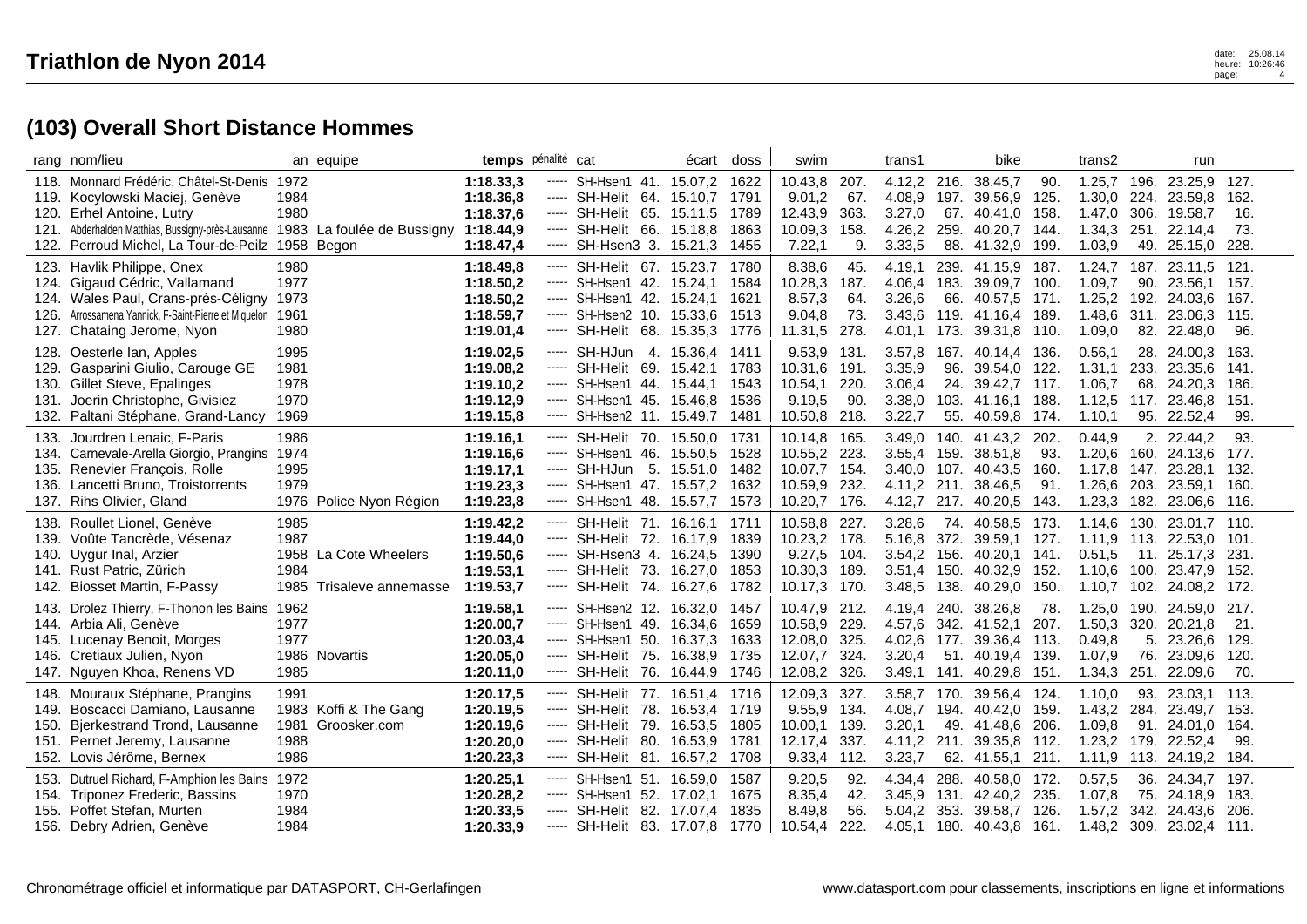| rang nom/lieu                                                                                                                                                                             | an equipe                                                                                   |                                                               | temps pénalité cat                                                                                                                                                                                                                                                                                                                                                                                                                                                                                                                                                                                                                        | écart doss  |                                      | swim                                                                      |                                      | trans1                                         |                              | bike                                                               |                                   | trans2                                                     |                                      | run                                                           |                                       |
|-------------------------------------------------------------------------------------------------------------------------------------------------------------------------------------------|---------------------------------------------------------------------------------------------|---------------------------------------------------------------|-------------------------------------------------------------------------------------------------------------------------------------------------------------------------------------------------------------------------------------------------------------------------------------------------------------------------------------------------------------------------------------------------------------------------------------------------------------------------------------------------------------------------------------------------------------------------------------------------------------------------------------------|-------------|--------------------------------------|---------------------------------------------------------------------------|--------------------------------------|------------------------------------------------|------------------------------|--------------------------------------------------------------------|-----------------------------------|------------------------------------------------------------|--------------------------------------|---------------------------------------------------------------|---------------------------------------|
| 157. Manfredi Stefano, Pully<br>158. Wagnieres Jean-Pierre, Gland<br>159. Thibaud Jérome, F-Gex<br>160. Page Gonzague, Fribourg<br><b>Briffod Charles, Vevey</b><br>161.                  | 1971 Tri Team Pully<br>1954 ladolapo<br>1974<br>1982<br>1964 Begon                          | 1:20.35,4<br>1:20.41,5<br>1:20.46,5<br>1:20.48,2<br>1:20.51,7 | ----- SH-Hsen1 53. 17.09.3<br>----- SH-Hsen3 5. 17.15,4<br>----- SH-Hsen1 54. 17.20,4<br>----- SH-Helit 84. 17.22,1<br>SH-Hsen2 13. 17.25,6<br>$\begin{array}{cccccccccc} \multicolumn{2}{c}{} & \multicolumn{2}{c}{} & \multicolumn{2}{c}{} & \multicolumn{2}{c}{} & \multicolumn{2}{c}{} & \multicolumn{2}{c}{} & \multicolumn{2}{c}{} & \multicolumn{2}{c}{} & \multicolumn{2}{c}{} & \multicolumn{2}{c}{} & \multicolumn{2}{c}{} & \multicolumn{2}{c}{} & \multicolumn{2}{c}{} & \multicolumn{2}{c}{} & \multicolumn{2}{c}{} & \multicolumn{2}{c}{} & \multicolumn{2}{c}{} & \multicolumn{2}{c}{} & \multicolumn{2}{c}{} & \mult$     |             | 1673<br>1501<br>1544<br>1834<br>1514 | 9.13,1<br>13.03,5<br>10.30,7<br>12.13,3<br>8.48,4                         | 80.<br>381.<br>190.<br>329.<br>55.   | 4.16.8<br>4.13,6<br>3.39,2<br>4.29,0<br>4.24,8 | 228.<br>220.<br>270.<br>255. | 40.23,4<br>38.28,2<br>105. 43.55,8<br>40.04,8<br>40.19,6           | 148<br>79<br>286<br>132<br>140    | 1.18,6<br>1.21,1<br>1.40.8<br>2.09,6<br>1.44,2             | 149.<br>168.<br>276.<br>385.<br>290. | 25.23,5<br>23.35,1<br>21.00.0<br>21.51,5<br>25.34,7           | 238.<br>140.<br>35.<br>60.<br>253.    |
| 162. Débieux Stéphane, Vessy<br>163. Gut Alain, Morges<br>164. Klante Benjamin, Wallisellen<br>165. Grazioli Aron, Préverenges<br>166. Julien Emmanuel, Lausanne                          | 1972<br>1972 Bob L'Eponge<br>1976<br>3star cats wallisellen<br>1979 Tri Team Pully<br>1981  | 1:20.52,4<br>1:20.55,2<br>1:20.56,0<br>1:20.59.9<br>1:21.04,1 | SH-Hsen1 55. 17.26,3<br>-----<br>SH-Hsen1 56. 17.29,1<br>-----<br>----- SH-Hsen1 57. 17.29,9 1664<br>----- SH-Hsen1 58, 17.33.8<br>----- SH-Helit 85. 17.38,0                                                                                                                                                                                                                                                                                                                                                                                                                                                                             |             | 1530<br>1637<br>1611<br>1695         | 10.25,8<br>10.08,8<br>10.04,3 145.<br>10.31.7<br>11.16,6 258.             | 180.<br>157.<br>192.                 | 4.08,7<br>4.02,3<br>3.57,6<br>4.13.1<br>4.27,9 | 194.<br>175.<br>165.<br>219. | 38.57,5<br>40.56,1<br>38.23,9<br>38.24.0<br>267. 42.43,3           | 97.<br>167.<br>73.<br>74.<br>240. | 2.12,3<br>1.32,8<br>1.46,8<br>1.19,9<br>1.23,5             | 390.<br>242.<br>305.                 | 25.08,1<br>24.15,2<br>26.43,4<br>157. 26.31.2<br>183. 21.12,8 | 224.<br>.181<br>307.<br>295.<br>41.   |
| Spring Laurent, Lonay<br>167.<br>168. Adey Richard, NL-The Hague<br>169. Neil Alexander, Bellevue<br>170. Bouilloux Ludovic, F-Orgelet<br>171. Coan Marc, F-Chapeiry                      | 1982 Team KuDan<br>1959<br>1981<br>1979<br>1973 TMT                                         | 1:21.10,7<br>1:21.10,9<br>1:21.26,1<br>1:21.27,4<br>1:21.33,8 | SH-Helit 86, 17,44.6 1747<br>-----<br>----- SH-Hsen3 6. 17.44.8<br>----- SH-Helit 87. 18.00,0<br>----- SH-Hsen1 59. 18.01,3<br>SH-Hsen1 60. 18.07,7<br>-----                                                                                                                                                                                                                                                                                                                                                                                                                                                                              |             | 1413<br>1852<br>1660<br>1679         | 9.55,8 133.<br>11.17,3<br>11.02,9<br>12.12,1<br>9.21,6                    | 260.<br>237.<br>328.<br>95.          | 3.59.3<br>3.48.5<br>4.22,2<br>3.57,6<br>4.01,8 | 138.<br>250.<br>165.<br>174. | 171. 41.04.6 177.<br>40.15,6<br>41.59,9<br>40.09,0 134.<br>41.20,7 | 137.<br>214<br>191                | 1.26.5<br>1.27,0<br>1.23,9<br>1.11,4<br>1.26, 8            | 206.<br>184.<br>106.<br>204.         | 202. 24.44.5<br>24.22,5<br>22,37.2<br>23.57,3<br>25.22,9      | 209.<br>189.<br>86.<br>158.<br>237.   |
| 172. De Tournemire Paul, Genève<br>173. Milhe Richard, F-Divonne les Bains<br>174. Habert Pascal, Epalinges<br>175. Colter Joshua, Genève<br>176. Blanc Rafael, Epalinges                 | 1980<br>1971 Team Liberty Bike<br>1963 TRYverdon<br>1982<br>1965                            | 1:21.38,1<br>1:21.42,7<br>1:21.44,6<br>1:21.47,0<br>1:21.55,4 | ----- SH-Helit 88. 18.12.0<br>----- SH-Hsen1 61. 18.16,6<br>SH-Hsen2 14. 18.18,5<br>$\cdots$<br>SH-Helit 89. 18.20,9<br>-----<br>SH-Hsen2 15. 18.29,3<br>-----                                                                                                                                                                                                                                                                                                                                                                                                                                                                            |             | 1693<br>1636<br>1485<br>1847<br>1450 | 11.03,9<br>10.16,6<br>9.29,8<br>10.05,7<br>9.25,7                         | 239.<br>168.<br>110.<br>151.<br>102. | 4.10.7<br>4.10,4<br>3.22,1<br>3.40,1<br>4.02,4 | 54.<br>108.                  | 207. 39.14,2<br>205. 42.45,8<br>42.49,6<br>41.04,9<br>176. 42.15,8 | 103<br>243<br>248<br>178<br>221   | 1.37,2<br>1.18,4 148.<br>$1.17,4$ 143.<br>1.36,1<br>1.41,3 | 264.<br>259.<br>279.                 | 25.32.1<br>23.11,5<br>24.45.7<br>25.20,2<br>24.30,2           | 249.<br>121.<br>211.<br>235.<br>194.  |
| Bianchi Kevin, Neuchâtel<br>177.<br>177. Duclaux Michel. F-Gaillard<br>179. Meier Oliver, Genève<br>180. Folly Yann, Genève<br>181. Zobrist Christoph, Fräschels                          | 1984 Team 3B+<br>1961<br>1976<br>1978<br>1969                                               | 1:21.57,6<br>1:21.57,6<br>1:22.02,4<br>1:22.04,3<br>1:22.07,7 | SH-Helit 90. 18.31,5<br>-----<br>----- SH-Hsen2 16. 18.31.5<br>----- SH-Hsen1 62. 18.36,3<br>SH-Hsen1 63. 18.38,2<br>$\begin{array}{cccccccccc} \multicolumn{2}{c}{} & \multicolumn{2}{c}{} & \multicolumn{2}{c}{} & \multicolumn{2}{c}{} & \multicolumn{2}{c}{} & \multicolumn{2}{c}{} & \multicolumn{2}{c}{} & \multicolumn{2}{c}{} & \multicolumn{2}{c}{} & \multicolumn{2}{c}{} & \multicolumn{2}{c}{} & \multicolumn{2}{c}{} & \multicolumn{2}{c}{} & \multicolumn{2}{c}{} & \multicolumn{2}{c}{} & \multicolumn{2}{c}{} & \multicolumn{2}{c}{} & \multicolumn{2}{c}{} & \multicolumn{2}{c}{} & \mult$<br>----- SH-Hsen2 17. 18.41,6 |             | 1755<br>1505<br>1651<br>1604<br>1524 | 9.20,6<br>9.22,9<br>10.41,9<br>9.16,7<br>10.02,0                          | 93.<br>96.<br>205.<br>85.<br>142.    | 4.11.1<br>3.28.0<br>4.41,2<br>4.05,1<br>5.15,8 | 210.<br>309.<br>180.<br>369. | 38.52,0<br>71. 43.03,5<br>40.49,5<br>43.22,5<br>41.09,9            | 94<br>260<br>164<br>273<br>183    | 1.13.6<br>1.19,2<br>1.59,0<br>1.38,9<br>1.44,7             | 125.<br>348.<br>272.<br>291.         | 28.20.3<br>156, 24,44,0<br>23.50,8<br>23.41.1<br>23.55,3      | 354.<br>207.<br>154.<br>149.<br>156.  |
| 182. Locatelli Vincent, Gilly<br>183. Gonzalez Ivan, Chêne-Bourg<br>184. Grillon Aymeric, Genève<br>185. Lachenal Didier, F-Peillonnex<br>186. Leloup Mickael, F-Feternes                 | 1969<br>1986<br>1976 Nantes Triathlon<br>1963 TRISALEVE ANNEMASSE<br>1978 Publier triathlon | 1:22.11,8<br>1:22.12,5<br>1:22.13,9<br>1:22.19,1<br>1:22.19,9 | SH-Hsen2 18. 18.45,7<br>-----<br>SH-Helit 91. 18.46,4<br>-----<br>----- SH-Hsen1 64. 18.47,8<br>----- SH-Hsen2 19. 18.53,0<br>SH-Hsen1 65, 18.53.8<br>-----                                                                                                                                                                                                                                                                                                                                                                                                                                                                               |             | 1399<br>1707<br>1676<br>1480<br>1628 | 13.01,5 374.<br>$9.52,0$ 128.<br>11.50,5 294.<br>$9.51,5$ 126.<br>10.38,8 | 201.                                 | 3.35,5<br>3.30,8<br>4.11,9<br>4.11,4<br>5.49,4 | 92.<br>82.<br>403.           | 40.01,6<br>42.33,1<br>215. 39.30,7<br>213. 41.46,5<br>42.32,3      | 128<br>232<br>109<br>203<br>231.  | 1.52,9<br>1.30,1<br>2.08,4<br>1.52,6<br>2.13,9             | 331.<br>225.<br>328.                 | 23.40.3<br>24.46,5<br>381. 24.32,4<br>24.37,1<br>393. 21.05,5 | 146.<br>212.<br>196.<br>202.<br>38.   |
| 187. Hermand Franck, F-Thonon les Bains<br>188. Burdinat Cyrille, F-Fessy<br>189. Moras Giuseppe, F-Neuvecelle<br>Gamier Sebastien, F-Bons en Chablais<br>190.<br>191. Jost David, Genève | 1973 Publier triathlon<br>1967<br>1966<br>1973<br>1979<br>GenevaTriathlon.org               | 1:22.28,4<br>1:22.33,5<br>1:22.34,4<br>1:22.36,6<br>1:22.36,9 | SH-Hsen1 66, 19.02.3<br>-----<br>SH-Hsen2 20. 19.07,4<br>-----<br>SH-Hsen2 21. 19.08,3<br>-----<br>----- SH-Hsen1 67. 19.10,5<br>SH-Hsen1 68. 19.10,8<br>-----                                                                                                                                                                                                                                                                                                                                                                                                                                                                            |             | 1627<br>1473<br>1443<br>1683<br>1656 | 10.22,2<br>11.50,5<br>11.54.7<br>10.33,1 194.<br>10.16,7                  | 177.<br>294.<br>302.<br>169.         | 4.51,0<br>3.52,6<br>4.27,3<br>4.47,3<br>4.32,9 | 152.<br>265.<br>314.<br>285. | 327. 41.05,1<br>40.18,4<br>41.27,3<br>40.46,0<br>43.02,1           | 180<br>138<br>195<br>162<br>257.  | 1.27,0<br>1.31,2<br>1.17,7<br>1.46,2<br>1.18,7             | 206.<br>234.<br>145.<br>299.<br>150. | 24.43.1<br>25.00,8<br>23.27,4<br>24.44,0<br>23.26,5           | 205.<br>218.<br>-131.<br>207.<br>128. |
| Vogt Silas, Marin-Epagnier<br>192.<br>193. Wendling Philippe, Veyrier<br>194. Petitjean Arnaud, F-Gex<br>195. Segard Eymeric, Borex                                                       | 1969<br>1971<br>1980 Novartis<br>1968 LunaJets                                              | 1:22.46,0<br>1:22.50,6<br>1:22.53,3<br>1:22.55,1              | SH-Hsen2 22. 19.19.9<br>-----<br>----- SH-Hsen1 69. 19.24,5<br>SH-Helit<br>-----<br>----- SH-Hsen2 23. 19.29,0 1391                                                                                                                                                                                                                                                                                                                                                                                                                                                                                                                       | 92. 19.27,2 | 1511<br>1575<br>1737                 | 10.33,0 193.<br>10.48,1<br>12.06,7<br>7.43,1                              | 213.<br>323.<br>14.                  | 4.17.7<br>4.09,9<br>4.25,7<br>4.34,6           | 200.<br>258.                 | 233. 42.13.4<br>40.33,7<br>37.41.1<br>289. 43.45,0 277.            | 220<br>153<br>47.                 | 1.31,2<br>1.27,9<br>2.01,7<br>1.06,9                       | 234.<br>364.                         | 24.10.7 175.<br>212. 25.51,0 272.<br>26.38.1<br>69. 25.45,5   | 302.<br>-266.                         |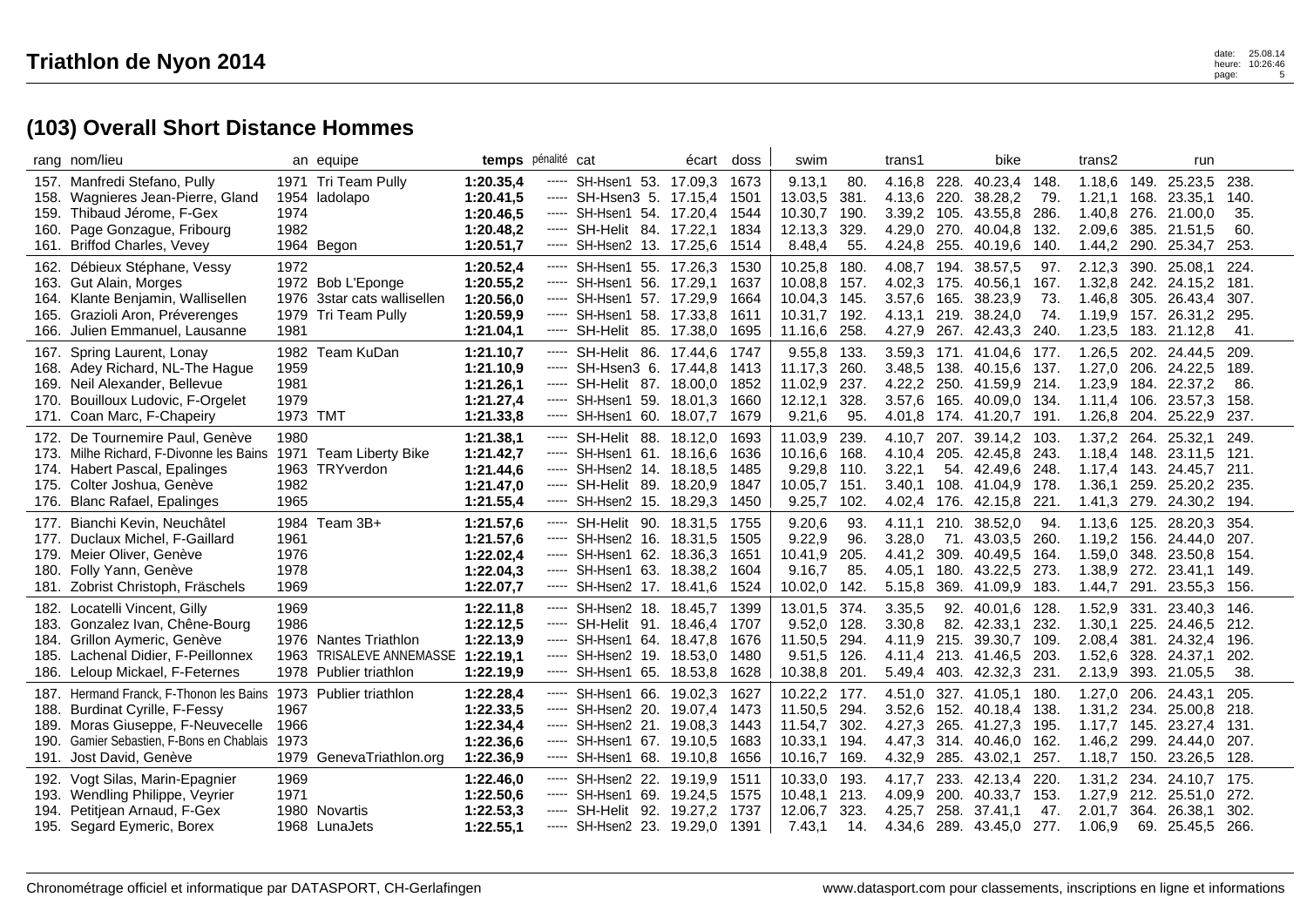|                      | rang nom/lieu                                                                                                                                                                 |                                  | an equipe                                  | temps pénalité cat                                            |                            |                                                                                                                                             | écart                                    | doss                                 | swim                                                |                                      | trans1                                         |                              | bike                                                                                 |                                   | trans2                                              |                              | run                                                                         |                                      |
|----------------------|-------------------------------------------------------------------------------------------------------------------------------------------------------------------------------|----------------------------------|--------------------------------------------|---------------------------------------------------------------|----------------------------|---------------------------------------------------------------------------------------------------------------------------------------------|------------------------------------------|--------------------------------------|-----------------------------------------------------|--------------------------------------|------------------------------------------------|------------------------------|--------------------------------------------------------------------------------------|-----------------------------------|-----------------------------------------------------|------------------------------|-----------------------------------------------------------------------------|--------------------------------------|
| 197.                 | 196. Gautier Rodolphe, Chéserex<br>Shelton Nicolas, Nyon<br>198. Vega Mario, Châtelaine<br>199. Fluixa Johan, Chez-le-Bart                                                    | 1976 SNG<br>1980<br>1976         | 1983 Red fish triathlon Neuchâtel          | 1:22.57,4<br>1:23.00,2<br>1:23.00,4<br>1:23.03.4              | -----                      | SH-Hsen1 70. 19.31,3<br>----- SH-Helit 93. 19.34,1<br>----- SH-Hsen1 71. 19.34,3<br>----- SH-Helit 94. 19.37,3                              |                                          | 1684<br>1792<br>1624<br>1722         | 13.02,2<br>9.52,7<br>9.44,8 122.<br>11.23.8         | 377.<br>130.<br>270.                 | 3.23,0<br>3.26,1<br>4.08,2<br>3.42.3           | 56.                          | 39.40,2 115<br>65. 42.26.9<br>193. 41.31,0 198.<br>114. 43.12.2 264.                 | 228                               | 1.13,9<br>1.08,7<br>1.59,7<br>1.11.5                | 128.<br>80.                  | 25.38,1<br>26.05.8<br>351, 25.36.7<br>107. 23.33.6                          | 258.<br>279.<br>256.<br>138.         |
|                      | 200. Dutton John, Eysins                                                                                                                                                      | 1981                             |                                            | 1:23.05,0                                                     | -----                      | SH-Helit 95. 19.38,9                                                                                                                        |                                          | 1723                                 | 9.51,7                                              | 127.                                 | 4.39,9                                         | 304.                         | 42.22,8                                                                              | 226                               | 1.41,4                                              | 280.                         | 24.29,2                                                                     | 193.                                 |
| 201.                 | Pons Jean Francois, F-Sete<br>202. Murphy Darren, Lausanne<br>203. Alber Cédric, Lutry<br>204. Gerdil Pierre-Dominique, Veyrier<br>204. Poisson Guillaume, Pully              | 1979<br>1979<br>1976             | 1958 SETE THAU triathlon<br>1964 tri-P-P-C | 1:23.11.0<br>1:23.14,1<br>1:23.15,1<br>1:23.18,9<br>1:23.18,9 | -----<br>-----<br>-----    | SH-Hsen3 7. 19.44.9<br>SH-Hsen1 72. 19.48,0<br>----- SH-Hsen1 73. 19.49,0<br>----- SH-Hsen2 24. 19.52,8<br>SH-Hsen1 74. 19.52,8             |                                          | 1388<br>1547<br>1607<br>1463<br>1534 | 12.17.4<br>10.43,9<br>13.11,6<br>10.49,4<br>10.42,0 | 337.<br>208.<br>383.<br>216.<br>206. | 4.12.9<br>3.45,6<br>4.50,7<br>3.36,8<br>4.30,2 | 218.<br>129.<br>325.<br>100. | 42.33.7<br>42.02,5<br>40.22,1<br>41.06.6<br>274. 42.42,5                             | 233<br>216<br>146<br>181<br>238   | 1.34,2<br>2.02.4<br>1.48,1                          | 249.<br>369.<br>308.         | 1.28,8 219. 22.38,2<br>1.12,5 117. 25.29,6<br>23.16,5<br>25.43.7<br>23.36,1 | 87.<br>247.<br>123.<br>264.<br>142.  |
| 209.                 | 206. Galster Olivier, Orbe<br>207. Morel Thomas, Bassins<br>208. Labarthe Johann, Nyon<br>Le Cossec Martin, F-Neuvecelle<br>210. Michel Alexandre, Montet (Broye)             | 1967<br>1976<br>1988<br>1966     | 1983 Publier Triathlon                     | 1:23.23,0<br>1:23.24,6<br>1:23.30,8<br>1:23.33,5<br>1:23.36,1 | -----<br>-----<br>$\cdots$ | SH-Hsen2 25.<br>SH-Hsen1 75. 19.58,5<br>SH-Helit 96. 20.04,7<br>SH-Helit 97. 20.07,4<br>SH-Hsen2 26, 20.10.0                                | 19.56,9                                  | 1471<br>1623<br>1837<br>1850<br>1507 | 11.10,8<br>11.22,0<br>10.33,9<br>10.26,3<br>9.02,2  | 247.<br>267.<br>195.<br>182.<br>69.  | 3.57,4<br>4.39,1<br>4.32,0<br>5.34,1<br>3.49,5 | 164.<br>388.                 | 40.02,0<br>301. 40.04,7 131<br>281. 41.02,8 175.<br>42.50,2 249<br>144. 42.22,4 225. | 129                               | 1.49,4<br>1.37,1<br>1.46,2 299.<br>1.38,3<br>1.35,1 | 314.<br>262.<br>270.<br>256. | 26.23,4<br>25.41,7<br>25.35,9<br>23.04.6<br>26.46.9                         | 289.<br>261.<br>255.<br>114.<br>309. |
|                      | 211. Yeterian Philippe, Genève<br>212. Vincent Jéremy, Nyon<br>213. Aubry Xavier, St-Prex<br>214. Bättig André, Cossonay-Ville<br>215. Baudry Nicolas, Cottens VD             | 1991<br>1982<br>1977             | 1988 Novartis<br>1960 Tri Team Lutry       | 1:23.38,6<br>1:23.39,1<br>1:23.39,8<br>1:23.41,5<br>1:23.42,4 | $\cdots$<br>-----<br>----- | SH-Helit 98. 20.12,5<br>----- SH-Helit 99. 20.13,0 1739<br>SH-Helit 100. 20.13,7 1762<br>----- SH-Hsen2 27. 20.15,4<br>SH-Hsen1 76. 20.16,3 |                                          | 1823<br>1470<br>1678                 | 11.29,1<br>11.12,6<br>10.04,8<br>11.12,3<br>11.12,6 | 273.<br>251.<br>148.<br>250.<br>251. | 4.10,1<br>4.09,3<br>4.07.4<br>3.50,7<br>4.09,1 | 199.<br>198.                 | 202. 42.48,9 245.<br>42.03.4<br>188, 42,59,7 254<br>146. 42.44,2 242.<br>40.11,8     | 217<br>135.                       | 0.49.8<br>1.37,8<br>1.10,6<br>1.15,3<br>1.33,0 243. | 269.<br>133.                 | 5. 24.20.7<br>24.36.0<br>100. 25.17.3<br>24.39,0<br>26.35,9                 | 188.<br>200.<br>231.<br>204.<br>301. |
|                      | 216. Geffray Matthieu, Sion<br>217. Junod Olivier, Genève<br>218. Dobjanschi Alexandre, Le Mont-sur-Lausanne<br>219. Lazarus David, Genève<br>220. Grillon Jean-Marin, Genève | 1986<br>1979<br>1965             | 1989 UEFA<br>1985 Champel Triathlon        | 1:23.51,2<br>1:23.53,5<br>1:23.54,5<br>1:23.55,8<br>1:23.58,2 | -----<br>-----<br>-----    | SH-Helit 101. 20.25,1<br>----- SH-Hsen1 77, 20.27.4<br>----- SH-Hsen2 28.<br>SH-Helit 102, 20.29.7<br>SH-Helit 103. 20.32,1                 | 20.28,4                                  | 1856<br>1613<br>1474<br>1765<br>1688 | 11.49,0<br>11.08,7<br>11.43,3<br>7.02,1<br>12.02,1  | 290.<br>244.<br>286.<br>6.<br>316.   | 4.00,2<br>4.38,4<br>3.14,7<br>3.39.2<br>3.43,7 | 172.<br>40.<br>105.          | 43.08,8<br>300. 41.29,3<br>43.06,0<br>46.27.7<br>123. 39.54,9                        | 263<br>196.<br>262<br>354<br>123. | 1.21,8<br>1.28,2<br>1.27,9<br>1.21.0<br>1.27,1      | 215.<br>212.<br>166.<br>209. | 171. 23.31,4<br>25.08.9<br>24.22,6<br>25.25.8<br>26.50,4                    | 135.<br>225.<br>190.<br>240.<br>312. |
| 220.<br>222.<br>224. | Laumaille Matthias, F-Bossey<br>Loyate Stephan, Nyon<br>223. Heller Patrick, Genève<br>Le Floch Thierry, Prangins<br>225. Gahnberg Carl, Genève                               | 1981 MCI<br>1971<br>1966<br>1986 | 1966 Novartis                              | 1:23.58,2<br>1:24.03.1<br>1:24.06,1<br>1:24.10,0<br>1:24.10,2 | -----<br>$\cdots$          | SH-Helit 103.<br>----- SH-Hsen2 29.<br>----- SH-Hsen1 78.<br>----- SH-Hsen2 30.<br>SH-Helit 105. 20.44,1                                    | 20.32.1<br>20.37.0<br>20.40,0<br>20.43.9 | 1830<br>1430<br>1583<br>1510<br>1209 | 10.10.6<br>10.59,8<br>10.49,8<br>12.33,7<br>11.13,8 | 161.<br>231.<br>217.<br>355.<br>254. | 4.07.2<br>4.35,9<br>4.29,7<br>4.39.8<br>4.10,8 | 187.<br>273.<br>303.<br>209. | 43.14.4<br>292. 41.11.5<br>40.56,9 169<br>40.54.1<br>44.06,6                         | 265<br>186<br>166.<br>293         | 1.04.1<br>1.45,7<br>2.08,7<br>2.00.8<br>1.57,7      | 383.<br>360.                 | 51. 25.21.9<br>297. 25.30,2<br>25.41,0<br>24.01.6<br>344. 22.41,3           | 236.<br>248.<br>259.<br>165.<br>90.  |
| 227.                 | 226. Nikles Samuel, Oensingen<br>Durand Stéphane, Gland<br>228. Nguyen Tuan, Grand-Lancy<br>229. Probst Bastien, Thônex<br>230. Ensink Peter, Vessy                           | 1984<br>1990<br>1966             | 1977 CTAC<br>1988 Les Tris                 | 1:24.10,3<br>1:24.12,7<br>1:24.13,2<br>1:24.17,1<br>1:24.18,3 | -----<br>-----<br>$\cdots$ | SH-Helit 106.<br>SH-Hsen1 79.<br>----- SH-Helit 107, 20.47.1<br>SH-Helit 108. 20.51,0<br>SH-Hsen2 31. 20.52,2                               | 20.44,2<br>20.46,6                       | 1756<br>1626<br>1773<br>1874<br>1475 | 9.52,5<br>9.10,4<br>9.47.0<br>12.06,6<br>9.49,9     | 129.<br>76.<br>123.<br>321.<br>125.  | 3.43.6<br>3.37,8<br>4.20.7<br>4.48,2<br>4.07,0 | 119.                         | 42.18.7<br>102. 42.53,6<br>246. 43.21.2 271<br>317. 40.22,3 147.<br>185. 41.54,8     | 224<br>250<br>210.                | 1.20,5<br>2.02,6 370.<br>$1.18.7$ 150.<br>1.52,6    | 159.<br>328.                 | 26.55.0<br>26.28,3<br>25.25.6<br>1.31,3 236. 25.28,7<br>26.34,0             | 317.<br>290.<br>239.<br>244.<br>299. |
| 232.                 | 231. Viaud Arthur, Lausanne<br>Maggio David, Genève<br>233. Capdevielle Emeric, F-Loisin<br>234. Lain Richard, Prangins                                                       | 1988<br>1977<br>1974             | 1962 Silent but Violent                    | 1:24.19,9<br>1:24.21,8<br>1:24.22,2<br>1:24.25,0              |                            | ----- SH-Helit 109. 20.53,8<br>----- SH-Hsen2<br>32.<br>----- SH-Hsen1<br>80.<br>SH-Hsen1 81. 20.58,9                                       | 20.55,7<br>20.56.1                       | 1775<br>1396<br>1655<br>1672         | 9.15,0<br>10.27,6<br>10.24,7<br>10.26,1             | 83.<br>185.<br>179.<br>181.          | 4.28,7<br>4.10,4<br>5.23.5                     | 269.<br>205.<br>379.         | 44.21,8<br>41.05.0 179.<br>43.46.6<br>4.14,3 223. 41.39,6 200.                       | 299<br>278                        | 1.25,3<br>1.57,2<br>1.26,3                          | 342.<br>200.                 | 193. 24.49,1<br>26.41,6<br>23.21.1<br>1.56,2 340. 26.08,8                   | 213.<br>305.<br>124.<br>282.         |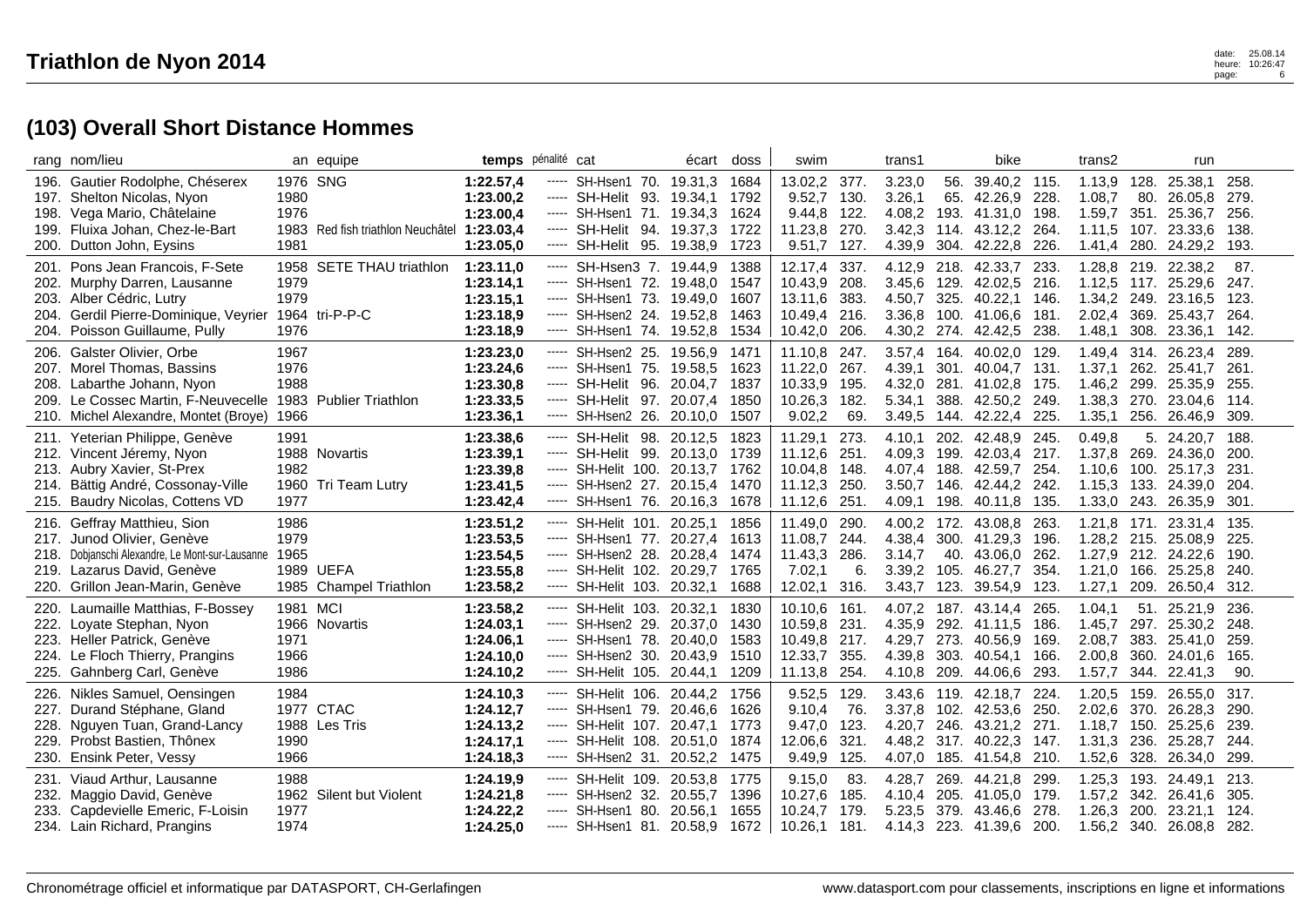|                      | rang nom/lieu                                                                                                                                                                               |                                      | an equipe                                              | temps pénalité cat                                            |                                                                                                                                                                                                                                                                                                                                                                                                                                                                                                                            |                                                                                                                                               | écart   | doss                                 | swim                                                      |                                      | trans1                                         |                              | bike                                                                              |                                      | trans2                                                   |                                     | run                                                                |                                      |
|----------------------|---------------------------------------------------------------------------------------------------------------------------------------------------------------------------------------------|--------------------------------------|--------------------------------------------------------|---------------------------------------------------------------|----------------------------------------------------------------------------------------------------------------------------------------------------------------------------------------------------------------------------------------------------------------------------------------------------------------------------------------------------------------------------------------------------------------------------------------------------------------------------------------------------------------------------|-----------------------------------------------------------------------------------------------------------------------------------------------|---------|--------------------------------------|-----------------------------------------------------------|--------------------------------------|------------------------------------------------|------------------------------|-----------------------------------------------------------------------------------|--------------------------------------|----------------------------------------------------------|-------------------------------------|--------------------------------------------------------------------|--------------------------------------|
| 235.<br>236.<br>238. | Bagnuoli Andrea, Renens VD<br>Lippens Bruno, Eysins<br>237. Elvin Tim, Genthod<br>Manansala Jonathan, Prangins<br>239. Cardito Alessandro, Genève                                           | 1973<br>1973<br>1966<br>1987         | 1989 DNH HILL RUNNERS LAUSANNE 1:24.31,6               | 1:24.25.7<br>1:24.28,5<br>1:24.30,5<br>1:24.31,9              | -----<br>-----<br>-----                                                                                                                                                                                                                                                                                                                                                                                                                                                                                                    | SH-Hsen1 82. 20.59,6<br>SH-Hsen1 83.<br>----- SH-Hsen2 33. 21.04,4<br>SH-Helit 110, 21.05.5<br>----- SH-Helit 111. 21.05,8                    | 21.02.4 | 1586<br>1546<br>1412<br>1768<br>1825 | 12.44,1<br>11.31,4<br>11.56,3<br>11.52,6<br>8.18,2        | 364.<br>277.<br>307.<br>298.<br>28.  | 5.12,2<br>4.10,2<br>3.29,6<br>4.22,2<br>4.58,0 | 366.<br>204.<br>250.<br>344. | 40.56,2<br>40.04.4<br>77. 42.23,9<br>42.49.1<br>43.31,6                           | 168.<br>130.<br>227.<br>246.<br>276. | 1.50,0<br>1.52,5<br>1.11,5<br>1.54,2<br>1.38,3           | 327.<br>107.<br>336.<br>270.        | 316. 23.43,2 150.<br>26.50.0<br>25.29,2 245.<br>23.33,5<br>26.05,8 | 311.<br>136.<br>279.                 |
| 240.<br>241.<br>243. | Mathieu Pascal, F-Sauverny<br>Lamenta Saverio, Cologny<br>242. Gloyne Michael, F-Douvaine<br>Breau Antoine, F-Divonne les Bains<br>244. Monnier Jacques-André, Pully                        | 1960<br>1974<br>1988                 | 1987 Team GB<br>Team Gloyne<br>1966 TTP Tri Team Pully | 1:24.33.1<br>1:24.33,4<br>1:24.40,1<br>1:24.42,0<br>1:24.49,8 | $\cdots$<br>-----<br>-----<br>-----                                                                                                                                                                                                                                                                                                                                                                                                                                                                                        | SH-Hsen2 34. 21.07,0<br>SH-Helit 112. 21.07,3<br>SH-Hsen1 84. 21.14,0<br>SH-Helit 113. 21.15,9<br>SH-Hsen2 35. 21.23,7                        |         | 1506<br>1785<br>1666<br>1808<br>1441 | 10.00.3<br>10.18,7<br>13.33,0<br>10.38,3<br>11.00,5       | 140.<br>174.<br>393.<br>199.<br>234. | 4.05.8<br>4.28,1<br>4.55,2<br>4.13,9<br>4.14,3 | 337.<br>222.<br>223.         | 182. 42.58.0<br>268. 41.20,7<br>39.25,1<br>44.36.1<br>41.18,0                     | 253.<br>191<br>105.<br>310.<br>190.  | 1.45.5<br>1.37,4<br>1.20,7<br>1.08,5<br>1.34,9           | 296.<br>265.<br>162.<br>78.<br>254. | 25.43.5<br>26.48,5<br>25.26,1<br>24.05.2<br>26.42,1                | 263.<br>310.<br>241.<br>170.<br>306. |
| 245.<br>247.<br>248. | Michel Frederic, Arzier<br>246. Pittard Alexandre, Nyon<br>Eggimann Ruedi, Le Pâquier-Montbarry<br>Mollard Alexandre, Nyon<br>249. Pilloy Paul, Nyon                                        | 1980<br>1979<br>1947<br>1981<br>1984 |                                                        | 1:24.56,9<br>1:25.12,1<br>1:25.13,6<br>1:25.34,7<br>1:25.44,3 | -----<br>-----                                                                                                                                                                                                                                                                                                                                                                                                                                                                                                             | SH-Helit 114, 21,30.8<br>----- SH-Hsen1 85. 21.46,0<br>----- SH-Hsen4 1. 21.47,5<br>SH-Helit 115. 22.08,6<br>SH-Helit 116. 22.18,2            |         | 1871<br>1555<br>1414<br>1694<br>1845 | 12.20,4<br>10.29,3<br>$9.28.5$ 107.<br>10.59,6<br>11.57,5 | 344.<br>188.<br>230.<br>308.         | 4.20,3<br>4.26,9<br>4.37,4<br>4.55,0<br>4.26.7 | 244.<br>336.<br>261.         | 42.10,7<br>263. 43.54,9<br>297. 43.17.0<br>44.09.9<br>45.37,5                     | 218.<br>285.<br>268.<br>294.<br>333. | 1.30,5<br>1.36,1<br>1.09,2<br>1.27,7<br>1.21,3           | 226.<br>85.<br>211.<br>169.         | 24.35.0<br>259. 24.44,9<br>26.41.5<br>24.02,5<br>22.21,3           | 198.<br>-210.<br>304.<br>166.<br>75. |
|                      | 250. Luthringer Jean-François, F-St Julien en Genevois<br>251. Garas Alex, Genève<br>252. Lambert Renaud, Colombier VD<br>253. Chuard Daniel, St-Légier<br>254. Gutierrez Agustin, Lausanne | 1959<br>1983<br>1980                 | 1963 Begon<br>1989 ZimFit                              | 1:25.48,8<br>1:25.58,1<br>1:25.58,3<br>1:26.10,5<br>1:26.11.0 | -----<br>$\cdots$                                                                                                                                                                                                                                                                                                                                                                                                                                                                                                          | SH-Hsen3 8. 22.22,7 1425<br>----- SH-Helit 117. 22.32,0<br>----- SH-Helit 118. 22.32,2<br>----- SH-Hsen2 36. 22.44,4<br>SH-Helit 119. 22.44,9 |         | 1724<br>1690<br>1497<br>1857         | 10.17,5<br>12.19,3<br>11.59,0 310.<br>10.36,7<br>8.44,4   | 172.<br>342.<br>197.<br>49.          | 4.54,1<br>4.49.5<br>3.53.5<br>4.30,6<br>4.53,8 | 320.                         | 333. 42.34,5 234.<br>41.53.1<br>153. 42.32,2 230.<br>275. 42.43,2<br>331. 44.02,1 | 208.<br>239.<br>290.                 | 2.16,8<br>1.10,3<br>1.43.1<br>1.25,6<br>2.08,2           | 96.<br>283.<br>195.<br>380.         | 398. 25.45.9<br>25.45.9<br>25.50.5<br>26.54,4<br>26.22,5           | 268.<br>268.<br>270.<br>314.<br>288. |
| 255.                 | Hempel Marc, Essertines-sur-Rolle<br>256. Brossard Adrien, Préverenges<br>257. Aebi Claude, Lausanne<br>257. Conrad Christian, Yverdon-les-Bains<br>259. Read Simon, D-Köln                 | 1962<br>1981<br>1962<br>1970<br>1971 |                                                        | 1:26.13,3<br>1:26.13.4<br>1:26.24,0<br>1:26.24,0<br>1:26.28,6 | -----<br>-----                                                                                                                                                                                                                                                                                                                                                                                                                                                                                                             | SH-Hsen2 37. 22.47,2<br>SH-Helit 120. 22.47,3<br>----- SH-Hsen2 38.<br>----- SH-Hsen1 86, 22.57.9<br>SH-Hsen1 87. 23.02,5                     | 22.57,9 | 1496<br>1741<br>1469<br>1680<br>1558 | 10.04,4<br>11.53,9<br>11.14,9<br>12.35.5<br>11.07,8       | 146.<br>300.<br>257.<br>356.<br>243. | 4.50,3<br>3.52,2<br>4.40,2<br>4.59.5<br>3.51,3 | 151.<br>306.                 | 322. 42.56,1<br>43.00.1<br>43.27,1<br>346. 43.14,6<br>148. 42.49,4                | 251<br>255.<br>274.<br>266.<br>247.  | 1.49,4 314.<br>1.26,2<br>1.32,6<br>1.54.0<br>2.35,2 414. | 199.<br>241.<br>334.                | 26.33,1<br>26.01.0<br>25.29,2<br>23.40,4<br>26.04,9                | 296.<br>276.<br>245.<br>147.<br>278. |
| 259.<br>263.<br>264. | Sturzenegger Christophe, Genève<br>261. Clark Justin, GB-London<br>262. Della Valle Yves, Lausanne<br>Crassier Lionel, Genthod<br>Beijk Geert Joris, NL-Bergen op Zoom                      | 1976<br>1972<br>1968<br>1981         | 1963 Marcsmen                                          | 1:26.28.6<br>1:26.34,2<br>1:26.37,3<br>1:26.37,4<br>1:26.38,5 | -----<br>-----<br>-----                                                                                                                                                                                                                                                                                                                                                                                                                                                                                                    | SH-Hsen1 87, 23.02.5<br>SH-Hsen2 39. 23.08,1<br>SH-Hsen1 89. 23.11,2<br>SH-Hsen2 40.<br>SH-Helit 121. 23.12,4                                 | 23.11,3 | 1615<br>1495<br>1661<br>1517<br>1802 | 12.22.5<br>11.20,7<br>10.45,0<br>12.41,8<br>14.07,0       | 347.<br>265.<br>209.<br>361.<br>415. | 4.57.7<br>4.33,7<br>4.31,8<br>6.27,5<br>4.21,8 | 343.<br>280.<br>430.<br>249. | 42.40.4<br>286. 43.30,7<br>42.29,3<br>41.24,1<br>40.37,1                          | 236.<br>275.<br>229<br>194.<br>155.  | 0.59.6<br>1.50,0<br>1.37,1<br>2.00,3<br>1.30,7           | 39.<br>316.<br>262.<br>354.<br>229. | 25.28.4<br>25.19.1<br>27.14,1<br>24.03.7<br>26.01,9                | 243.<br>234.<br>324.<br>168.<br>277. |
| 266.<br>267.         | 265. Finci David, F-Prevessin Moens<br>Clarkson Chris, Genève<br>Lecamp Cedric, Genève<br>268. Vial Manuel, Petit-Lancy<br>269. Ulrich Romain, Nyon                                         | 1977<br>1984<br>1981<br>1965         | 1983 Novartis                                          | 1:26.39,1<br>1:26.47,2<br>1:26.52.7<br>1:26.54,3<br>1:26.54,4 | -----<br>-----<br>-----<br>-----<br>$\begin{array}{cccccccccc} \multicolumn{2}{c}{} & \multicolumn{2}{c}{} & \multicolumn{2}{c}{} & \multicolumn{2}{c}{} & \multicolumn{2}{c}{} & \multicolumn{2}{c}{} & \multicolumn{2}{c}{} & \multicolumn{2}{c}{} & \multicolumn{2}{c}{} & \multicolumn{2}{c}{} & \multicolumn{2}{c}{} & \multicolumn{2}{c}{} & \multicolumn{2}{c}{} & \multicolumn{2}{c}{} & \multicolumn{2}{c}{} & \multicolumn{2}{c}{} & \multicolumn{2}{c}{} & \multicolumn{2}{c}{} & \multicolumn{2}{c}{} & \mult$ | SH-Hsen1 90, 23.13.0<br>SH-Helit 122.<br>SH-Helit 123, 23.26.6<br>SH-Hsen2 41. 23.28,2<br>SH-Helit 124. 23.28,3                               | 23.21,1 | 1682<br>1777<br>1212<br>1447<br>1738 | 10.11,6<br>12.00,3<br>12.41.3<br>12.15,7<br>13.40,1       | 162.<br>313.<br>360.<br>335.<br>397. | 5.02,8<br>3.46,6<br>4.08.8<br>3.48,1<br>4.33,9 | 350.<br>196.<br>287.         | 42.47,2<br>134. 43.16,1<br>45.08.3<br>137. 45.24,1<br>43.03,2                     | 244.<br>267.<br>323.<br>326.<br>258. | 1.51,1<br>1.09,5<br>1.15.0<br>1.21,0<br>1.58,6           | 322.<br>89.<br>131.<br>166.<br>347. | 26.46.4<br>26.34,7<br>23.39.3<br>24.05,4<br>23.38,6                | 308.<br>300.<br>145.<br>171.<br>143. |
| 270.<br>271.<br>272. | Kohls Alexander, Eysins<br>Rousseaux Emmanuel, Carouge GE 1985 Les Tris<br>Gehring Josué, Commugny<br>273. Den Os Frederic, Yverdon-les-Bains 1967                                          | 1976<br>1992                         |                                                        | 1:26.55,0<br>1:26.57,1<br>1:26.59.6<br>1:27.03,0              | -----                                                                                                                                                                                                                                                                                                                                                                                                                                                                                                                      | ----- SH-Hsen1 91. 23.28,9<br>----- SH-Helit 125. 23.31,0<br>SH-Helit 126.<br>----- SH-Hsen2 42. 23.36,9 1492                                 | 23.33,5 | 1588<br>1774<br>1718                 | 13.53,0<br>12.15,9<br>11.49,7<br>9.21,4                   | 409.<br>336.<br>292.<br>94.          | 4.10.1<br>3.53,6<br>4.58.6                     |                              | 202. 41.03,3 176.<br>154. 43.00,7<br>345. 41.30,9<br>4.17,4 231. 45.41,7 337.     | 256.<br>197.                         | 1.56,2<br>1.40.4<br>2.25,1                               | 340.<br>275.                        | 1.17,7 145. 26.30,9<br>25.50,7<br>27,00.0<br>404. 25.17,4          | 294.<br>271.<br>322.<br>233.         |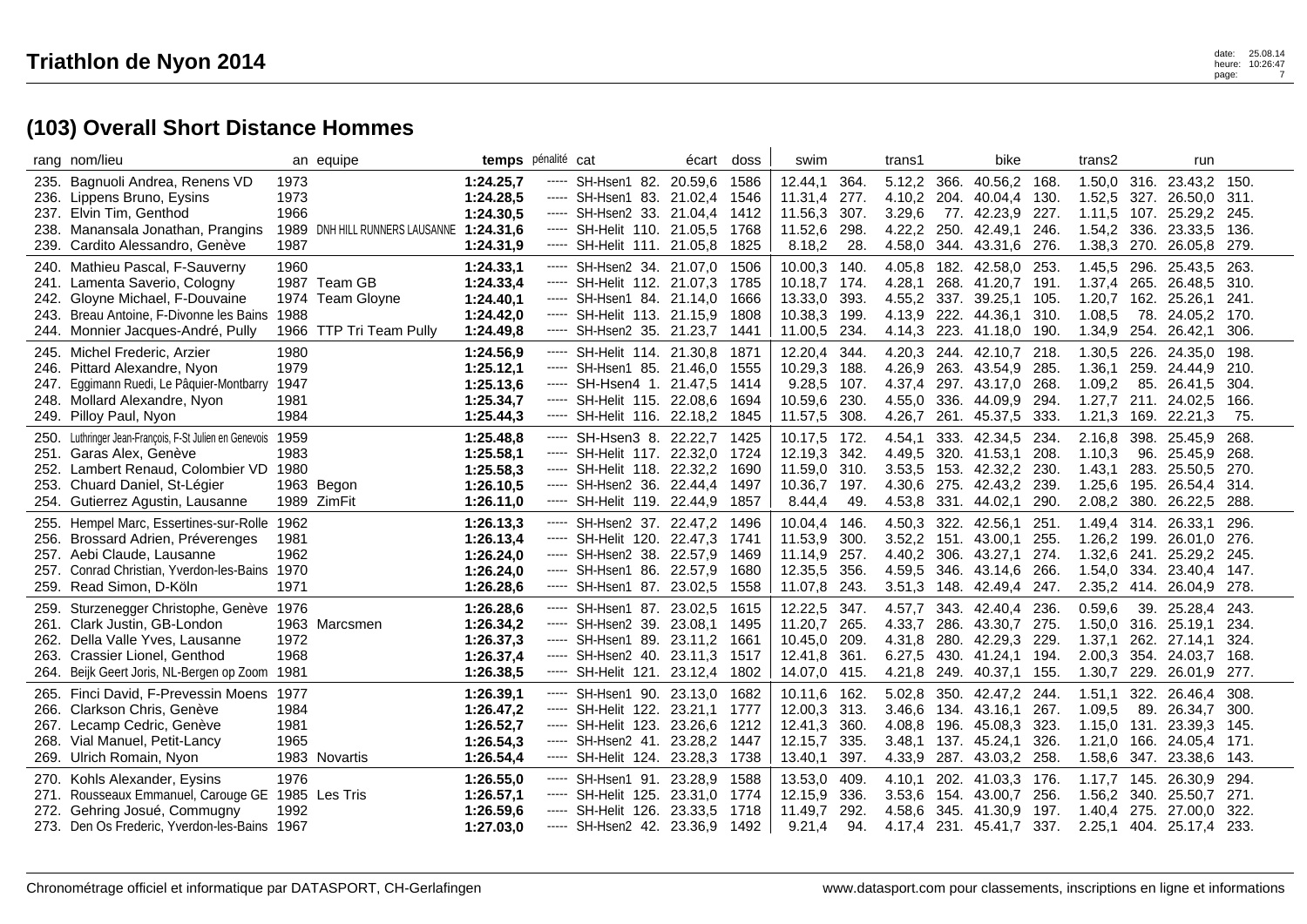| rang nom/lieu                                                                                                                                                                      |                                      | an equipe                                                        |                                                               | temps pénalité cat                                                                                                                                           |                                                     | écart doss                           | swim                                                                   |                                      | trans1                                         |                                      | bike                                                                             |                                     | trans2                                                             |                                      | run                                                                |                                        |
|------------------------------------------------------------------------------------------------------------------------------------------------------------------------------------|--------------------------------------|------------------------------------------------------------------|---------------------------------------------------------------|--------------------------------------------------------------------------------------------------------------------------------------------------------------|-----------------------------------------------------|--------------------------------------|------------------------------------------------------------------------|--------------------------------------|------------------------------------------------|--------------------------------------|----------------------------------------------------------------------------------|-------------------------------------|--------------------------------------------------------------------|--------------------------------------|--------------------------------------------------------------------|----------------------------------------|
| 274. Häussermann Mark, Givrins<br>275. Radosta Dirk, Nyon<br>276. Lapaque Christophe, Rolle<br>277. Gros Anthony, F-Messery<br>278. Scott Chris, Hermance                          | 1974<br>1976<br>1981<br>1980<br>1969 | Team ATT                                                         | 1:27.07,5<br>1:27.16,4<br>1:27.17.1<br>1:27.20,8<br>1:27.21,5 | SH-Hsen1 92, 23.41.4<br>-----<br>----- SH-Hsen1 93. 23.50,3<br>SH-Helit 127. 23.51,0<br>-----<br>----- SH-Helit 128. 23.54,7<br>SH-Hsen2 43.                 | 23.55,4                                             | 1597<br>1568<br>1816<br>1841<br>1427 | 13.50.5 405.<br>11.29,0<br>13.18,7 387.<br>9.34,7 114.<br>11.39,9      | 272.<br>282.                         | 6.02.3<br>4.19,0<br>4.20,2<br>4.27,8<br>4.30,6 | 266.<br>275.                         | 414. 41.48.5 205.<br>238. 41.47,5<br>243. 43.47,3 279<br>46.36,3<br>44.26,2      | 204.<br>355.<br>304.                | 1.59.0<br>1.37,4 265.<br>1.30,5 226.<br>1.45,0<br>1.41,2           | 348.<br>294.<br>277.                 | 23.27,2 130.<br>28.03.5<br>24.20,4<br>24.57,0<br>25.03,6           | 349.<br>187.<br>216.<br>-220.          |
| 279. De Luca Franck, F-Sapois<br>280. Millier François, Belmont-sur-Lausanne 1981<br>281. Richard Philip, Apples<br>Iancu Bogdan, Lausanne<br>282.<br>283. Ducommun Lionel, Mies   | 1979<br>1949<br>1979                 | Tri Team Pully<br>Tri-Team Lavigny<br>1982 1875                  | 1:27.22,7<br>1:27.26,6<br>1:27.39,6<br>1:27.42,8<br>1:27.48,8 | SH-Hsen1 94. 23.56,6<br>-----<br>SH-Helit 129.<br>$\cdots$<br>----- SH-Hsen4 2. 24.13,5 1522<br>----- SH-Hsen1 95. 24.16.7<br>SH-Helit 130. 24.22,7<br>----- | 24.00.5                                             | 1606<br>1416<br>1541<br>1709         | 12.31,0<br>8.51,4<br>14.05,6 414.<br>12.18.3<br>11.04,5                | 354.<br>57.<br>340.<br>240.          | 4.20,0<br>4.21,2<br>4.40,1<br>4.52.4<br>3.54,2 | 156.                                 | 242. 41.59,5 213.<br>247. 43.52,8<br>305. 41.10,5<br>328. 44.05.0<br>44.30,8     | 282<br>184.<br>292.<br>307.         | 1.18.7<br>$1.34,3$ 251.<br>1.17.6<br>1.24,8                        | 150.<br>144.<br>188.                 | 1.13,3 123. 27.18,9<br>29.02,5<br>26.09,1<br>25.09.5<br>26.54,5    | 327.<br>-371.<br>283.<br>-226.<br>315. |
| 284. Peberdy Michael, La Cure<br>285. Koivuniemi Jaakko, F-Thoiry<br>Tompkins John, NL-The Hague<br>286.<br>287. Guinchard Yann, F-Equevillon<br>288. Devillaz Jean-Luc, Nyon      | 1985<br>1959<br>1973<br>1973         | 1966 CERN                                                        | 1:27.56,5<br>1:27.56,7<br>1:27.58,9<br>1:28.11,4<br>1:28.11.7 | SH-Helit 131, 24.30.4<br>-----<br>----- SH-Hsen2 44. 24.30.6<br>----- SH-Hsen3 9. 24.32,8<br>----- SH-Hsen1 96. 24.45,3<br>SH-Hsen1 97. 24.45,6<br>-----     |                                                     | 1703<br>1479<br>1418<br>1589<br>1592 | 11.19,5 263.<br>11.17,1<br>12.15,1<br>10.08,5 156.<br>11.01,0          | 259.<br>331.<br>235.                 | 4.47.4<br>5.11,5<br>7.35,0<br>5.19,1<br>4.44,1 | 443.                                 | 315. 44.25.8<br>364. 44.57,9<br>43.04,5<br>374. 42.18,3<br>312. 44.32,6          | 302<br>320.<br>261.<br>223<br>308   | 1.51.1<br>2.21,2<br>0.50,4<br>1.33,3 244.<br>1.20,7                | 322.<br>402.<br>7.<br>162.           | 25.32.7<br>24.09.0<br>24.13.9<br>28.52,2<br>26.33.3 297.           | 250.<br>173.<br>178.<br>364.           |
| 289. Bocca Alessandro, Nyon<br>290. Vinciguerra Giuseppe, St-Cergue<br>Pellaton Philippe, Vétroz<br>291.<br>292. Mayor Raynald, Préverenges<br>293. Bryner Martin, Longirod        | 1977<br>1973<br>1977                 | 1964 Triathlon club Valais<br>1958 omnisport SG                  | 1:28.11,9<br>1:28.12,4<br>1:28.17,7<br>1:28.20,7<br>1:28.23,4 | SH-Hsen1 98. 24.45,8<br>-----<br>----- SH-Hsen1 99. 24.46,3<br>----- SH-Hsen2 45. 24.51,6<br>SH-Hsen1 100. 24.54,6<br>-----<br>SH-Hsen3 10. 24.57,3<br>----- |                                                     | 1608<br>1596<br>1467<br>1415<br>1461 | 13.03,4<br>10.58,8<br>15.37,2<br>12.05,5<br>11.30,4 275.               | 380.<br>227.<br>430.<br>319.         | 4.54,2<br>4.17,3<br>3.56,9<br>3.50,0<br>5.53,9 | 230.<br>162.<br>145.<br>406.         | 334. 44.29,8<br>43.49.1<br>41.07,3<br>45.03,3<br>44.33,9                         | 306.<br>280<br>182<br>322<br>309    | 1.25,1<br>1.33,3 244.<br>2.00,5<br>1.48,4<br>1.57,8                | 357.<br>310.                         | 191, 24.19.4 185.<br>27.33.9<br>25.35,8<br>25.33,5<br>345. 24.27,4 | 336.<br>254.<br>252.<br>192.           |
| 294. Plancherel Richard, Estavayer-le-Lac 1974<br>295. Grau Pierre-Frédéric, Lausanne<br>296. Bertin Jonathan, Lausanne<br>297. Perez Charles, Gland<br>298. O Dwyer Daragh, Gilly | 1964<br>1984<br>1960<br>1974 IRL     | Tri club esta broye                                              | 1:28.25,5<br>1:28.25,9<br>1:28.26,2<br>1:28.28,1<br>1:28.40,9 | SH-Hsen1 101, 24.59.4<br>-----<br>----- SH-Hsen2 46. 24.59,8<br>----- SH-Helit 132. 25.00,1<br>SH-Hsen2 47.<br>-----<br>----- SH-Hsen1 102. 25.14,8          | 25.02,0                                             | 1577<br>1395<br>1824<br>1398<br>1650 | 9.58.6 136.<br>12.15,6 334.<br>12.43,2 362.<br>11.44,6<br>10.54,2 221. | 288.                                 | 4.07.0<br>3.43.6<br>4.37,1<br>4.41.6<br>4.26,3 | 185.<br>311.                         | 42.56.7<br>119. 44.38,2 311<br>295. 42.40,8 237.<br>42.01.0<br>260. 41.55,5 212. | 252<br>215.                         | 1.16.8 142.<br>1.18,9 155.<br>1.30,8 230.<br>2.01.7<br>1.43,8 285. | 364.                                 | 30.06.4<br>26.29.6<br>26.54,3<br>27.59.2<br>29.41.1                | 388.<br>292.<br>313.<br>344.<br>380.   |
| 299. Rigby Stuart, Le Vaud<br>300. Bayle Damien, Lausanne<br>301. Alimirzoev Sergei, Gingins<br>302. Girard Vincent, F-Divonne les Bains<br>303. Hawson Daniel, Genève             | 1968<br>1978<br>1971<br>1974         | 1978 Novartis                                                    | 1:28.47,0<br>1:28.47,4<br>1:28.50,7<br>1:28.52,1<br>1:28.55,6 | SH-Hsen2 48. 25.20,9<br>-----<br>SH-Hsen1 103.<br>-----<br>SH-Hsen1 104.<br>-----<br>SH-Hsen1 105.<br>-----<br>SH-Hsen1 106.<br>-----                        | 25.21,3<br>25.24,6<br>25.26,0<br>25.29.5            | 1426<br>1669<br>1540<br>1571<br>1671 | 12.18,3 340.<br>12.02,7<br>11.30,0 274.<br>11.13,4<br>11.14,5          | 317.<br>253.<br>256.                 | 4.57,1<br>5.36,8<br>4.36,6<br>4.54,6<br>5.21,0 | 341.<br>390.<br>294.<br>335.<br>375. | 42.18,2 222.<br>43.52,0<br>44.47,8 314.<br>44.50,6<br>44.59,0                    | 281.<br>315.<br>321.                | 1.47,5<br>2.00,3<br>2.11,7<br>1.39,9 273.<br>1.35,4 257.           | 354.<br>388.                         | 307. 27.25.9<br>25.15,6<br>25.44,6<br>26.13.6<br>25.45.7           | 330.<br>229.<br>265.<br>284.<br>267.   |
| 304. Memheld Jérémy, F-Chens sur Leman<br>304. Rogemond Nicolas, F-Cessy<br>306. Bosworth Pete, Gingins<br>307. Michaud Francois, F-Paris<br>308. Fischer Christophe, Puplinge     | 1982<br>1963<br>1971<br>1970         | 1988 Pas assez vieux pour<br>Club des Nageurs de Paris 1:29.26,7 | 1:28.58,2<br>1:28.58,2<br>1:29.00,7<br>1:29.32,6              | SH-Helit 133.<br>-----<br>SH-Helit 133.<br>$\cdots$<br>SH-Hsen2 49.<br>-----<br>----- SH-Hsen1 107.<br>SH-Hsen1 108.<br>-----                                | 25.32.1<br>25.32,1<br>25.34.6<br>26.00,6<br>26.06,5 | 1745<br>1699<br>1405<br>1553<br>1601 | 12.44,9<br>10.13,9<br>11.55,5<br>10.52,5<br>11.50,5                    | 365.<br>164.<br>305.<br>219.<br>294. | 4.48,6<br>4.50,6<br>4.19.6<br>4.53,9<br>4.50,7 | 318.<br>323.<br>241.<br>332.<br>325. | 43.56,1<br>44.25,5<br>43.17.7<br>45.45.6<br>42.11,9                              | 287.<br>301<br>269.<br>340.<br>219. | 1.46,7<br>1.28,7<br>1.23,2<br>1.15,4<br>1.50,1                     | 304.<br>218.<br>179.<br>134.<br>319. | 25.41.9<br>27.59.5<br>28.04.7<br>26.39,3<br>28.49,4                | 262.<br>345.<br>350.<br>303.<br>362.   |
| 309. Petrozzi Pastor Bruno, Genève<br>310. Lachenal Laurent, Grand-Saconnex 1994<br>311. Bourguetou Alain, Genève<br>312. Klopfenstein Alain, Genève                               | 1972<br>1962<br>1965                 |                                                                  | 1:29.39.1<br>1:29.40,6<br>1:29.42,7<br>1:29.53,1              | SH-Hsen1 109.<br>-----<br>SH-Helit 135.<br>-----<br>----- SH-Hsen2 50.<br>----- SH-Hsen2 51. 26.27,0 1465                                                    | 26.13.0<br>26.14.5<br>26.16,6                       | 1572<br>1753<br>1440                 | 12.01,8 315.<br>10.15,8<br>13.10,4<br>12.00,2 312.                     | 166.<br>382.                         | 5.16.7<br>4.18,0<br>5.38,3                     | 234.<br>392.                         | 371. 44.39,1<br>43.53,3<br>44.57,5<br>4.05,0 179. 43.22,2 272.                   | 312.<br>283.<br>317.                | 2.28,1<br>1.09,4<br>1.52,1                                         | 409.<br>88.<br>326.                  | 25.13.4<br>30.04,1<br>24.04.4<br>1.50,0 316. 28.35,7               | 227.<br>387.<br>169.<br>-359.          |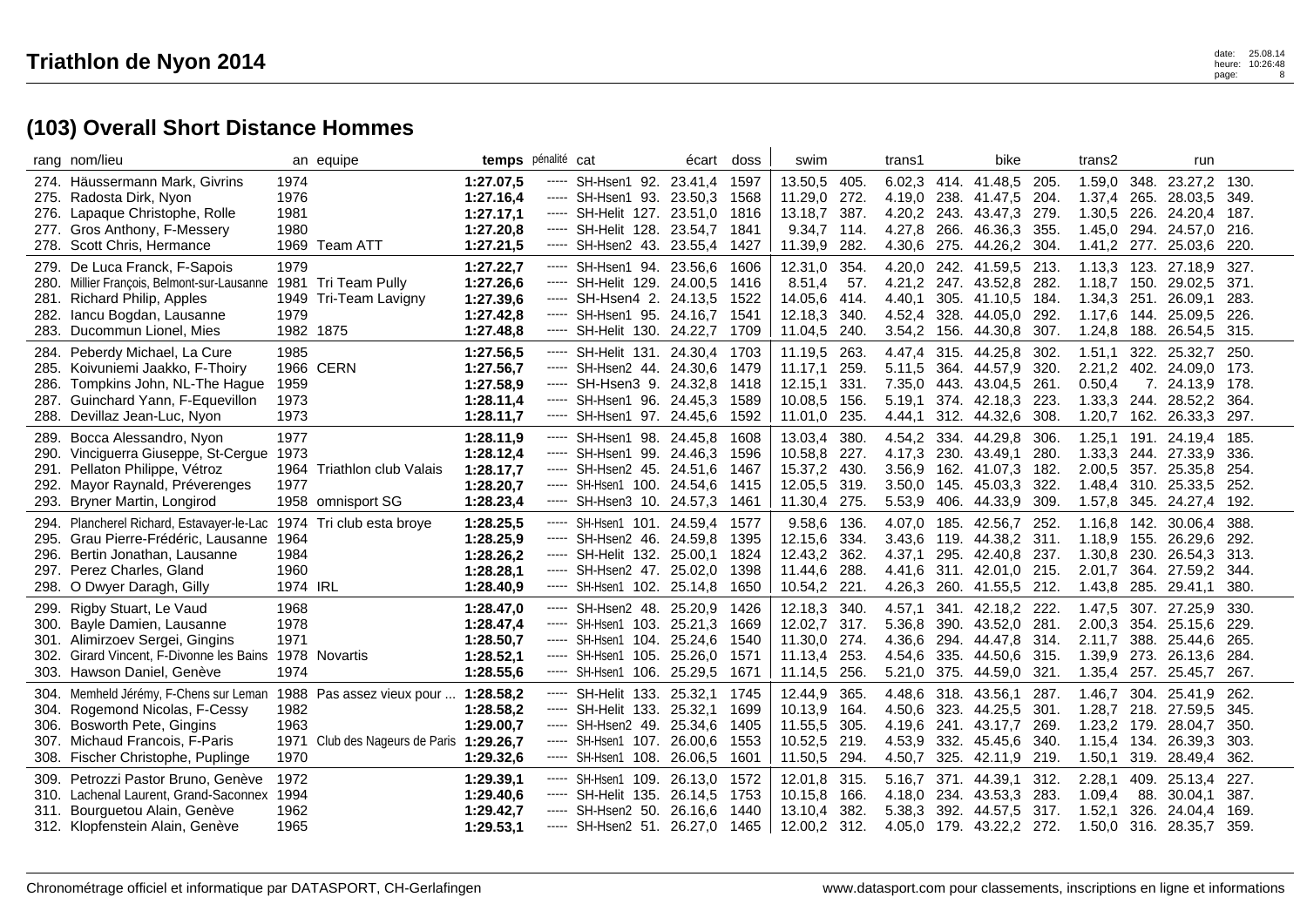| rang nom/lieu                                                                                                                                                                                        |                              | an equipe                                         | temps pénalité cat                                            |                                                                                                                                                                                                                                                                                                                                                                                                                                                                                                 |                                                                                                                                                          | écart                                                    | doss                                 | swim                                                                    |                                     | trans1                                         |                                      | bike                                                               |                                   | trans2                                         |                                     | run                                                                              |                                      |
|------------------------------------------------------------------------------------------------------------------------------------------------------------------------------------------------------|------------------------------|---------------------------------------------------|---------------------------------------------------------------|-------------------------------------------------------------------------------------------------------------------------------------------------------------------------------------------------------------------------------------------------------------------------------------------------------------------------------------------------------------------------------------------------------------------------------------------------------------------------------------------------|----------------------------------------------------------------------------------------------------------------------------------------------------------|----------------------------------------------------------|--------------------------------------|-------------------------------------------------------------------------|-------------------------------------|------------------------------------------------|--------------------------------------|--------------------------------------------------------------------|-----------------------------------|------------------------------------------------|-------------------------------------|----------------------------------------------------------------------------------|--------------------------------------|
| 313. Claivaz Gilles, Senarclens<br>314. Garcia Valentin, Coppet<br>315. Fry James, Nyon<br>316. Silvano Marco, Cernier<br>317. Aubort David, Chexbres                                                | 1980<br>1975<br>1973<br>1987 | 1970 Triathlon Club Geneve 1:29.59,0<br>Base Nyon | 1:29.54,6<br>1:29.59.7<br>1:30.35,1<br>1:30.36,7              | -----<br>-----<br>-----<br>-----<br>$\cdots$                                                                                                                                                                                                                                                                                                                                                                                                                                                    | SH-Helit 136, 26.28.5<br>SH-Hsen1 110. 26.32,9<br>SH-Hsen1 111. 26.33,6<br>SH-Hsen1 112. 27.09,0<br>SH-Helit 137. 27.10,6                                |                                                          | 1809<br>1599<br>1646<br>1554<br>1867 | 10.19.3 175.<br>9.42,9 121.<br>11.47,4<br>11.11,5<br>13.33,2            | 289.<br>248.<br>394.                | 3.58,1<br>5.27,8<br>4.17,2<br>4.06,7<br>5.32,4 | 168.<br>383.<br>229.<br>184.<br>386. | 52.35,7 416.<br>44.50,8<br>45.41,3<br>44.17,5<br>44.12,1           | 316<br>336<br>297.<br>295         | 0.56,8<br>3.23,8<br>2.00,2<br>1.46,3<br>1.26,9 | 301.<br>205.                        | 34. 22.04,7<br>431. 26.33,7<br>353. 26.13,6<br>29.13,1<br>25.52,1                | 67.<br>298.<br>284.<br>372.<br>273.  |
| 318. Rob Bernard, F-Cessy<br>319. Loreille Timothee, Neuchâtel<br>320. Humblot Jean-Renaud, F-Publier<br>321. Warin Erick, F-Bellecombe en Bauges<br>322. Montagne Florent, Vernier                  | 1972<br>1988<br>1963<br>1971 | 1980 Publier Triathon                             | 1:30.50,7<br>1:31.11,6<br>1:31.28,2<br>1:31.36,6<br>1:31.51,0 | -----<br>$\cdots$<br>-----<br>$\cdots$                                                                                                                                                                                                                                                                                                                                                                                                                                                          | SH-Hsen1 113. 27.24,6<br>SH-Helit 138, 27,45.5<br>SH-Helit 139. 28.02,1<br>----- SH-Hsen2 52. 28.10,5<br>SH-Hsen1 114. 28.24,9                           |                                                          | 1550<br>1796<br>1704<br>1446<br>1657 | 15.09,7<br>9.42,1<br>12.24,0 352.<br>10.26,6 183.<br>10.17,6 173.       | 426.<br>119.                        | 5.28,7<br>4.31.7<br>5.00,7<br>5.04.3<br>6.28,0 | 278.<br>348.<br>431.                 | 384. 43.03,3<br>48.14,6<br>44.17,8<br>354. 44.13,8<br>47.11,9      | 259<br>389<br>298<br>296<br>368   | 2.01.1<br>1.29,5<br>2.26,3<br>1.52,8<br>1.33,6 | 221.<br>330.<br>248.                | 362, 25.07.9<br>27.13.7<br>407. 27.19,4<br>29.59,1<br>26.19,9                    | 223.<br>323.<br>328.<br>386.<br>287. |
| 323. Palmiere Cristian, Nyon<br>324. Wemelle Guillaume, F-Paris<br>325. Heger Frederic, Lausanne<br>326. Rochat Alexandre, Nyon<br>327. Le Naour Anthony, Zürich                                     | 1972<br>1981<br>1972<br>1973 | 1982 Team GLD                                     | 1:31.56.5<br>1:32.01,1<br>1:32.06,6<br>1:32.08,3<br>1:32.09.5 | -----<br>-----<br>$\cdots$                                                                                                                                                                                                                                                                                                                                                                                                                                                                      | SH-Hsen1 115. 28.30,4<br>SH-Helit 140.<br>SH-Hsen1 116.<br>----- SH-Helit 141. 28.42,2<br>----- SH-Hsen1 117. 28.43,4 1654                               | 28.35.0<br>28.40.5                                       | 1593<br>1838<br>1877<br>1799         | 11.27,6 271.<br>11.23,2 269.<br>10.02,4<br>10.04.8<br>11.21,1           | 143.<br>148.<br>266.                | 3.18,9<br>4.29,2<br>4.13.6<br>5.55,0<br>5.03,2 | 271.<br>220.<br>408.                 | 46. 45.12,8<br>48.01,4<br>45.57,0<br>46.48,3<br>352. 45.28,2       | 325<br>383<br>345<br>359<br>330   | 1.26,1<br>0.52,4<br>1.27,4<br>3.38,8<br>1.53,2 | 198.<br>13.<br>210.<br>434.<br>332. | 30.31,1<br>27.14,9<br>30.26.2<br>25.41,4<br>28.23,8                              | 396.<br>325.<br>394.<br>260.<br>356. |
| 328. Villalba Gonzalo, Genève<br>Gerosa David, Les Acacias<br>329.<br>330. Kuntz Andreas, Gimel<br>331. Mooser Michel, Sion<br>Berweile Vincent, Eysins<br>332.                                      | 1984<br>1969<br>1992         | 1974 ffm 74<br>1956 Tri Valais                    | 1:32.11,4<br>1:32.57,3<br>1:33.00,5<br>1:33.02,8<br>1:33.05,8 | -----<br>-----<br>-----<br>-----                                                                                                                                                                                                                                                                                                                                                                                                                                                                | SH-Helit 142. 28.45,3<br>SH-Hsen2 53. 29.31,2<br>SH-Hsen1 118. 29.34,4<br>----- SH-Hsen3 11.<br>SH-Helit 143. 29.39,7                                    | 29.36,7                                                  | 1854<br>1444<br>1667<br>1508<br>1804 | 11.53,3<br>12.22,6<br>11.41,8<br>8.26,2<br>13.02,4                      | 299.<br>348.<br>284.<br>34.<br>379. | 4.14.6<br>5.47,3<br>4.36,3<br>5.08,9<br>5.22,6 | 225.<br>401.<br>359.<br>378.         | 48.24,5<br>43.54,7<br>293. 47.23,9<br>45.55,5<br>45.27,3           | 391<br>284<br>372<br>343<br>329   | 1.10,3<br>2.00,4<br>1.46,5<br>2.04,1<br>1.12,7 | 96.<br>356.<br>303.<br>372.         | 26.28.7<br>28.52,3<br>27.32,0<br>31.28,1<br>122. 28.00,8                         | 291.<br>365.<br>334.<br>407.<br>346. |
| 333. Revel Thomas, Eysins<br>334. Pigatti Andrea, Genève<br>335. Janke Rolf, D-Berlin<br>Carpini Sébastien, Nyon<br>336.<br>Byrne Donal, IRL-Newcastle<br>337.                                       | 1992<br>1988<br>1950         | 1980 Novartis<br>1947 Resevoir Cogs               | 1:33.07,9<br>1:33.12,6<br>1:33.13,0<br>1:33.15,0<br>1:33.16,5 | -----<br>$\begin{array}{cccccccccc} \multicolumn{2}{c}{} & \multicolumn{2}{c}{} & \multicolumn{2}{c}{} & \multicolumn{2}{c}{} & \multicolumn{2}{c}{} & \multicolumn{2}{c}{} & \multicolumn{2}{c}{} & \multicolumn{2}{c}{} & \multicolumn{2}{c}{} & \multicolumn{2}{c}{} & \multicolumn{2}{c}{} & \multicolumn{2}{c}{} & \multicolumn{2}{c}{} & \multicolumn{2}{c}{} & \multicolumn{2}{c}{} & \multicolumn{2}{c}{} & \multicolumn{2}{c}{} & \multicolumn{2}{c}{} & \multicolumn{2}{c}{} & \mult$ | SH-Helit 144.<br>----- SH-Helit 145. 29.46,5<br>----- SH-Hsen3 12. 29.46,9 1521<br>----- SH-Helit 146. 29.48,9 1734<br>SH-Hsen4 3. 29.50,4 1504          | 29.41.8                                                  | 1864<br>1873                         | 13.26,4<br>10.57,3<br>14.07,9 416.<br>12.03,0 318.<br>12.00,0 311.      | 390.<br>226.                        | 4.20.6<br>5.33,5<br>4.37,7<br>5.39,1<br>4.31,5 | 245.<br>277.                         | 46.06.7<br>387. 45.26,3<br>298. 44.26,1<br>394. 45.48,4<br>45.24,7 | 347.<br>328<br>303<br>341<br>327. | 1.07,4<br>2.20.7<br>1.41,2                     | 71.<br>277.                         | 28.06.8<br>401. 28.54,8<br>1.49,3 313. 28.12,0<br>28.03,3<br>2.39,5 417. 28.40,8 | 351.<br>367.<br>352.<br>348.<br>360. |
| 338. Du Sordet Vincent, Crans-près-Céligny<br>339. Jowett Matthew. F-Divonne les Bains 1966<br>340. Trier Mark, F-Peron<br>341. Roux William, Crans-près-Céligny<br>342. Pantaleao Alfredo, Prangins | 1965<br>1965<br>1989<br>1994 |                                                   | 1:33.16,7<br>1:33.17,5<br>1:33.26,5<br>1:33.27,0<br>1:33.30,5 | $\cdots \cdots \cdots$                                                                                                                                                                                                                                                                                                                                                                                                                                                                          | ----- SH-Hsen2 54, 29.50.6<br>----- SH-Hsen2 55, 29.51.4<br>----- SH-Hsen2 56. 30.00,4 1403<br>----- SH-Helit 147. 30.00,9 1754<br>SH-Helit 148. 30.04,4 |                                                          | 1404<br>1493<br>1872                 | 11.35,9 279.<br>13.00,2 373.<br>11.22,0 267.<br>15.42,3 432.<br>11.41,8 | 284.                                | 5.55.8<br>4.07.9<br>4.10.7<br>4.25,0<br>5.06,7 | 192.<br>256.<br>356.                 | 410. 45.40.0<br>45.09.8<br>207. 48.56.1<br>44.26,5<br>47.34,4      | 335<br>324<br>396<br>305<br>375   | 1.37.7<br>1.13,8<br>1.23,9<br>1.15,0<br>1.33,5 | 126.                                | 268. 28.27.3<br>29.45.8<br>184. 27.33,8<br>131. 27.38.2<br>247. 27.34,1          | 357.<br>384.<br>335.<br>339.<br>337. |
| 343. Cotton Gilles, Epalinges<br>344. Agostini Stefano, Pully<br>345. Chevallerau Guillaume, Nyon<br>346. Guilloud Timothée, Nyon<br>347. Garas Ari, GB-London                                       | 1969<br>1965<br>1989<br>1988 | 1984 Novartis                                     | 1:33.42,6<br>1:33.44,3<br>1:33.51,0<br>1:34.01,5<br>1:34.04,2 | $\cdots$<br>$\cdots \cdots \cdots$<br>-----<br>-----                                                                                                                                                                                                                                                                                                                                                                                                                                            | ----- SH-Hsen2 57.<br>SH-Hsen2 58.<br>SH-Helit 149.<br>SH-Helit 150.<br>SH-Helit 151.                                                                    | 30.16,5 1516<br>30.18,2<br>30.24,9<br>30.35,4<br>30.38,1 | 1460<br>1826<br>1736<br>1725         | 11.36,8<br>12.19,8<br>11.30,4<br>13.50,8 407.<br>13.50,3                | 280.<br>343.<br>275.<br>404.        | 5.36,2<br>4.32,8<br>5.59.9<br>4.41.1<br>5.16,5 | 389.<br>284.<br>412.<br>308.<br>370. | 46.37,2<br>46.55.0<br>47.38,2 376.<br>46.43,7<br>47.07,5           | 356<br>360<br>357<br>365          | 2.00,7<br>1.53,5<br>1.43,9<br>1.28,2<br>1.35,7 | 333.<br>287.<br>258.                | 358. 27.51,7<br>28.03,2<br>26.58.6<br>215. 27.17,7<br>26.14,2                    | 343.<br>347.<br>321.<br>326.<br>286. |
| Bosio Adriano, Nyon<br>348.<br>349. Barrail Marc-Henri, Crans-près-Céligny<br>350. Ellensohn Lars, Genève<br>351. Calame-Longjean Bertrand, Genève 1981 Triathlon Club de Genève 1:34.12,0           | 1976<br>1966<br>1980         |                                                   | 1:34.08.5<br>1:34.09,5<br>1:34.11,9                           | -----<br>-----                                                                                                                                                                                                                                                                                                                                                                                                                                                                                  | SH-Hsen1 119.<br>----- SH-Hsen2 59.<br>SH-Helit 152.<br>----- SH-Helit 153.                                                                              | 30.42.4<br>30.43,4<br>30.45,8<br>30.45,9 1692            | 1649<br>1472<br>1840                 | 12.06,6<br>11.54,7<br>12.41,1<br>13.02,3                                | 321.<br>302.<br>359.<br>378.        | 5.23,7<br>4.40,5<br>6.42,7<br>3.54,7           | 380.<br>434.<br>158.                 | 45.29,4<br>307. 43.57,0<br>49.08,2<br>49.47,8                      | 331<br>288<br>397.<br>402         | 1.49.0<br>1.44, 1<br>1.30,8<br>1.54,1          | 230.<br>335.                        | 312. 29.19,8<br>289. 31.53,2 413.<br>24.09,1<br>25.33,1                          | 375.<br>174.<br>251.                 |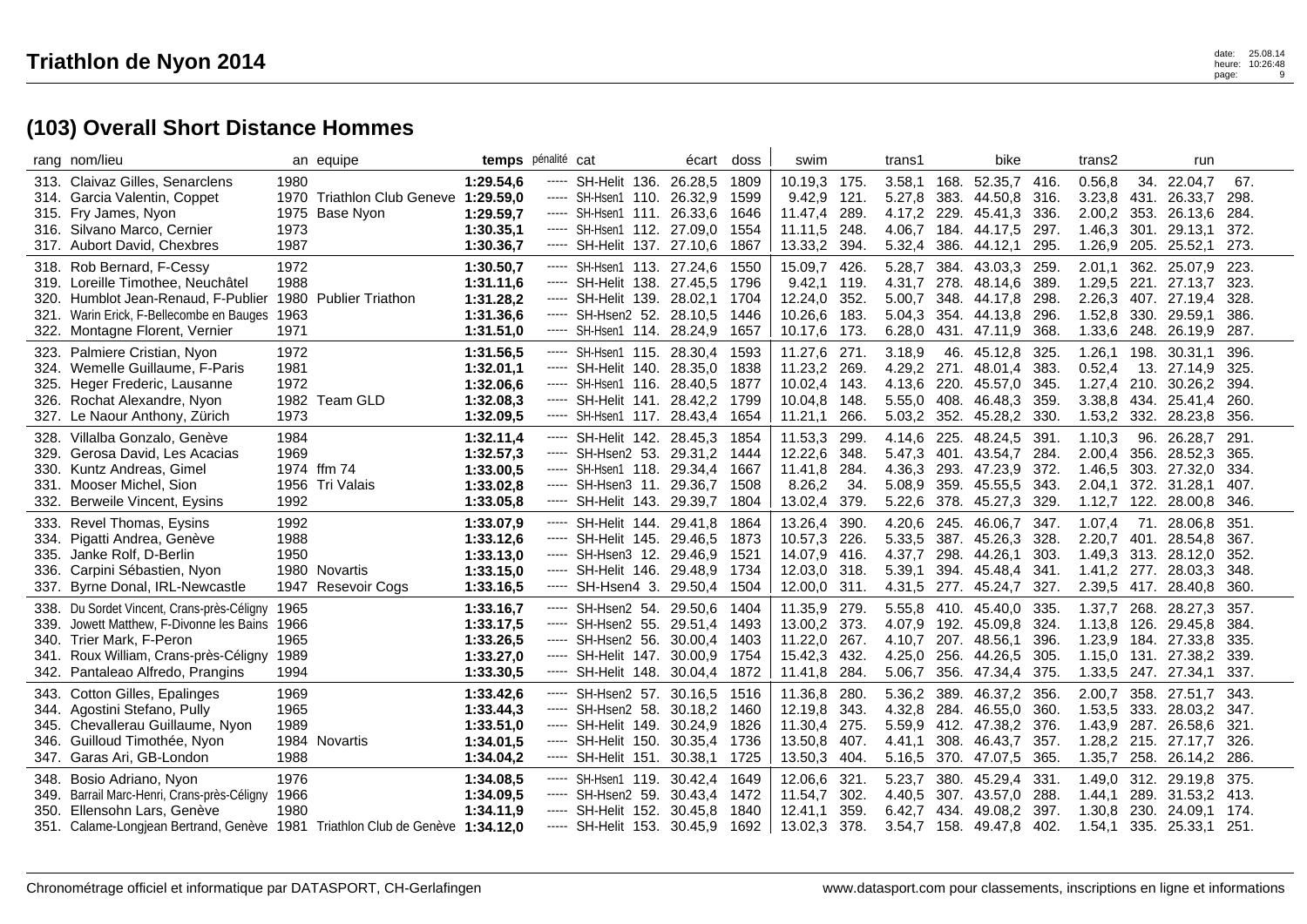|                              | rang nom/lieu                                                                                                                                                                    |                                      | an equipe                                                        | temps pénalité cat                                            |                                                                                                                                                        | écart                         | doss                                 | swim                                                     |                                      | trans1                                         |                      | bike                                                                                                               |                               | trans2                                         |              | run                                                                            |                                       |
|------------------------------|----------------------------------------------------------------------------------------------------------------------------------------------------------------------------------|--------------------------------------|------------------------------------------------------------------|---------------------------------------------------------------|--------------------------------------------------------------------------------------------------------------------------------------------------------|-------------------------------|--------------------------------------|----------------------------------------------------------|--------------------------------------|------------------------------------------------|----------------------|--------------------------------------------------------------------------------------------------------------------|-------------------------------|------------------------------------------------|--------------|--------------------------------------------------------------------------------|---------------------------------------|
|                              | 352. Lozano Adan, Neuchâtel<br>353. Mortier Sebastien, F-Annemasse<br>354. Dehlinger Fabrice, Préverenges<br>355. Martinelli Alberto, Coldrerio<br>356. Sanchez José, Perly      | 1987<br>1974                         | 1972 Racing Seb<br>1968 Team Bombay<br>1963 Pas assez vieux pour | 1:34.12.8<br>1:34.13,3<br>1:34.14.8<br>1:34.20,6<br>1:34.23.5 | ----- SH-Helit 154, 30.46.7<br>----- SH-Hsen1 120. 30.47,2<br>----- SH-Hsen2 60, 30.48.7<br>$--$ SH-Hsen1 121. 30.54,5<br>----- SH-Hsen2 61. 30.57,4   |                               | 1817<br>1638<br>1442<br>1634<br>1438 | 15.13,0<br>14.20,2<br>13.21.0<br>10.40.5<br>12.46,4      | 428.<br>418.<br>388.<br>202.<br>366. | 3.57,2<br>4.41,4                               |                      | 6.50,8 437. 44.57,7 318.<br>4.26,9 263. 44.57,7<br>5.10,8 362. 43.19,3 270.<br>163. 48.55,1<br>310. 44.01,7        | 318.<br>395<br>289            | 2.05,9<br>2.07,8<br>2.46.1<br>1.45,4<br>2.24,6 | 403.         | 376. 25.05,4<br>379. 28.20,7<br>422. 29.37.6<br>295. 29.02,4<br>30.29,4        | 221.<br>355.<br>379.<br>370.<br>395.  |
| 357.<br>359.<br>360.<br>361. | Vallet Pascal, St-Prex<br>358. Geier Markus, Plan-les-Ouates<br>Memheld Rémy, F-Chens sur Leman<br>Mehmet Nicolas, Founex<br>Bandler Yann, Chavannes-des-Bois 1979               | 1965<br>1961                         | 1959 Pas assez vieux pour<br>1992 KASTE                          | 1:34.51.4<br>1:35.02.6<br>1:35.04,7<br>1:35.05,1<br>1:35.05.8 | ----- SH-Hsen2 62. 31.25,3<br>----- SH-Hsen2 63. 31.36,5<br>----- SH-Hsen3 13. 31.38,6<br>----- SH-Helit 155. 31.39,0<br>----- SH-Hsen1 122. 31.39,7   |                               | 1445<br>1476<br>1437<br>1851<br>1645 | 12.13,8<br>13.55,9<br>12.58,3<br>13.53,8<br>14.23,6      | 330.<br>411.<br>372.<br>410.<br>419. | 5.31,7                                         | 385.                 | 48.06,6<br>5.56,6 411. 45.31,2 332.<br>4.15,8 227. 44.41,5<br>5.26,6 381. 46.11,2 349.<br>4.21,6 248. 47.21,3 370. | 385<br>313.                   | 2.02,1<br>2.12.5<br>2.01,0<br>2.06,9           | 361.         | 367. 26.57,2<br>391. 27.26,4<br>31.08,1<br>377. 27.26,6<br>1.22,2 174. 27.37,1 | 320.<br>331.<br>405.<br>332.<br>338.  |
| 365.                         | 362. Poglia Edo, Lugano<br>363. Colomb Jean-Marc, Ecublens VD<br>364. Seguin Yvan, F-Beaumont<br>Saban Stéphane, F-Lyon<br>366. Cruciani Gerald, F-Neydens                       | 1942<br>1957<br>1969<br>1985         | 1978 Gônes Raideur Lyon                                          | 1:35.19,1<br>1:35.26.3<br>1:35.36,9<br>1:35.42,6<br>1:35.47,5 | ----- SH-Hsen4 4. 31.53.0<br>----- SH-Hsen3 14, 32,00.2<br>----- SH-Hsen2 64. 32.10,8<br>$---$ SH-Hsen1 123. 32.16.5<br>----- SH-Helit 156. 32.21,4    |                               | 1949<br>1499<br>1456<br>1612<br>1827 | 13.17,3<br>10.01.3 141.<br>17.35,4<br>16.25,9<br>11.12,0 | 386.<br>442.<br>438.<br>249.         | 6.39,3 433.                                    |                      | 46.17.3<br>4.23.7 252, 47.03.8 364.<br>6.03,9 416. 44.04,7<br>5.51,8 404. 47.43,9<br>6.07,3 418. 45.45,5 339.      | 351<br>291<br>377.            | 1.27,0<br>2.11.8<br>3.27,6<br>1.24.8<br>2.02,1 | 188.         | 206, 27,38.2<br>389. 31.45.7 411.<br>432. 24.25,3<br>24.16.2<br>367. 30.40,6   | 339.<br>191.<br>182.<br>399.          |
|                              | 367. Jannet Cyrille, Lausanne<br>368. Hurtado Victor, Genève<br>369. Lange Christer, Rolle<br>370. Lhomme Frederic, F-Annecy le Vieux<br>371. Civino Giovanni, Genève            | 1972<br>1980<br>1986<br>1968         | 1977 Made in Italy                                               | 1:35.50.9<br>1:35.54,4<br>1:36.18,7<br>1:36.33,7<br>1:36.43,1 | ----- SH-Hsen1 124, 32.24.8<br>----- SH-Helit 157. 32.28,3<br>----- SH-Helit 158, 32.52.6<br>----- SH-Hsen2 65. 33.07,6<br>----- SH-Hsen1 125. 33.17,0 |                               | 1386<br>1842<br>1713<br>1494<br>1609 | 9.41,4 118.<br>11.49,9<br>13.50.6<br>9.47,3<br>13.47,3   | 293.<br>406.<br>124.<br>399.         | 5.17,6<br>4.59,7<br>4.26,8                     | 347.                 | 373. 48.13,7 388.<br>52.41,9<br>5.37,2 391. 45.50,6 342.<br>6.21,5 428. 47.56,8<br>262. 48.05,4                    | 417.<br>381<br>384.           | 3.12.6<br>1.05,8<br>1.44,8<br>2.43,4<br>1.31.3 | 64.          | 429. 29.25,6<br>25.17,1<br>292. 29.15,5<br>420. 29.44,7<br>236. 28.52,3        | 376.<br>230.<br>373.<br>383.<br>365.  |
|                              | 372. Fuehr Daniel, Nyon<br>373. Parker Andrew, Rolle<br>374. Moiroud Eric, F-Segny<br>375. Tessier Yoann, F-Cessy<br>376. Falcy Jean-Pierre, Eysins                              | 1973<br>1965<br>1972<br>1974         | 1953 IFAS FORMATIONS FITNESS                                     | 1:36.46.2<br>1:36.47,1<br>1:36.54,5<br>1:36.54,6<br>1:36.58.3 | ----- SH-Hsen1 126, 33.20.1<br>----- SH-Hsen2 66.<br>----- SH-Hsen1 127.<br>----- SH-Hsen1 128.<br>$--$ SH-Hsen3 15. 33.32,2                           | 33.21,0<br>33.28.4<br>33.28,5 | 1576<br>1423<br>1567<br>1566<br>1484 | 10.48.7<br>12.37,4 358.<br>13.29,7<br>15.06,8<br>11.18,6 | 214.<br>391.<br>425.<br>262.         | 6.56.0 438.<br>5.10,0<br>5.39,7<br>5.21,5      | 360.<br>395.         | 47.03.7<br>46.58.0<br>49.38,7<br>377. 47.22,3<br>3.56,6 160. 50.00,0 406.                                          | 363.<br>362<br>401<br>371     | 2.03.5 371.<br>1.11.6<br>2.08,6                | 112.<br>382. | 29.54.3<br>1.43,9 287. 30.17,8<br>26.54,8<br>26.55,4<br>1.35,0 255. 30.08,1    | 385.<br>391.<br>316.<br>318.<br>389.  |
| 381.                         | 377. Martin Gregoire, Genève<br>378. Portenier Yves, Gilly<br>379. Gogniat Jean-Marc, Oulens-sous-Echallens<br>380. Pache Olivier, Lausanne<br>Duc Jean-Jacques, Granges-Marnand | 1979<br>1973<br>1961                 | 1959 CTAC<br>1978 Borex Triathlon Club                           | 1:37.08.3<br>1:37.14,5<br>1:37.15,1<br>1:37.15.3<br>1:37.39,2 | ----- SH-Hsen1 129.<br>----- SH-Hsen3 16. 33.48.4<br>----- SH-Hsen1 130. 33.49.0<br>----- SH-Hsen1 131. 33.49,2<br>----- SH-Hsen2 67. 34.13,1          | 33.42,2                       | 1629<br>1432<br>1526<br>1569<br>1488 | 12.36,9<br>9.12.6<br>11.54,1<br>15.54,5<br>15.10,0       | 357.<br>78.<br>301.<br>434.<br>427.  | 6.12,5<br>4.45,9 313.                          | 422.                 | 48.12,8<br>5.10.0 360, 48.36.3<br>5.53,9 406. 45.56,5 344.<br>48.32,7<br>6.50,3 436. 44.22,9                       | 387.<br>-394.<br>393.<br>300. | 2.39,1<br>2.07.5<br>1.54,7<br>1.54.6<br>2.15,9 | 416.<br>337. | 27.27,0<br>378. 32.08.1<br>338. 31.35,9<br>26.07.6<br>395. 29.00,1             | 333.<br>416.<br>409.<br>281.<br>368.  |
| 385.                         | 382. Herman Gyula, Versoix<br>383. Coste Patrice, F-Cessy<br>384. Bill Walter, Derendingen<br>Samitier Yahn, Châtelaine<br>386. Grabner Ron, GB-Marple                           | 1979<br>1972<br>1958<br>1972<br>1946 |                                                                  | 1:37.39,8<br>1:38.04,0<br>1:38.06,6<br>1:38.43,3<br>1:39.01,9 | ----- SH-Hsen1 132. 34.13,7<br>----- SH-Hsen1 133. 34.37.9<br>----- SH-Hsen3 17. 34.40,5<br>$---$ SH-Hsen1 134. 35.17,2<br>----- SH-Hsen4 5. 35.35,8   |                               | 1562<br>1551<br>1490<br>1614<br>1453 | 13.02,1<br>16.36,0<br>14.59,1<br>10.56,6<br>10.41,6      | 376.<br>439.<br>422.<br>225.<br>204. | 5.07,8<br>5.43.0<br>4.11,8<br>4.55.7<br>6.08,3 | 396.<br>214.<br>339. | 357. 52.04,8 415.<br>48.31,2<br>46.10,0 348<br>49.48.8<br>419. 46.11,2                                             | 392.<br>-404<br>349           | 1.28,4<br>1.36,5<br>2.08,8<br>1.40,3           | 261.         | 217. 25.56,7<br>25.37,3<br>384. 30.36,9<br>1.22,7 177. 31.39,5<br>274. 34.20,5 | 275.<br>257.<br>397.<br>-410.<br>425. |
|                              | 387. van Uchelen Forrest, Gingins<br>388. Rothen Michel, Renens VD<br>389. Arbon Jean-Charles, Plan-les-Ouates<br>390. Spring Kurt, Mex VD                                       | 1992<br>1956<br>1979<br>1948         |                                                                  | 1:39.14,4<br>1:39.17,0<br>1:39.30.4<br>1:39.31,9              | ----- SH-Helit 159, 35.48.3<br>----- SH-Hsen3 18.<br>----- SH-Hsen1 135.<br>----- SH-Hsen4 6. 36.05.8                                                  | 35.50,9<br>36.04,3            | 1821<br>1477<br>1580<br>1452         | 12.06.1<br>11.37,8<br>11.55,0<br>13.45,8                 | 320.<br>281.<br>304.<br>398.         | 5.26.6<br>4.29,6 272.<br>4.53,2<br>5.11,8      | 330.                 | 381, 50.15.2 407.<br>48.16,1<br>49.47,8<br>365. 47.55,3                                                            | 390.<br>-402.<br>380.         | 1.02.0<br>2.43,4<br>2.11.6                     | 46.<br>387.  | 30.24.5<br>420. 32.10,1<br>30.42.8<br>3.06,2 428. 29.32,8                      | 392.<br>417.<br>400.<br>377.          |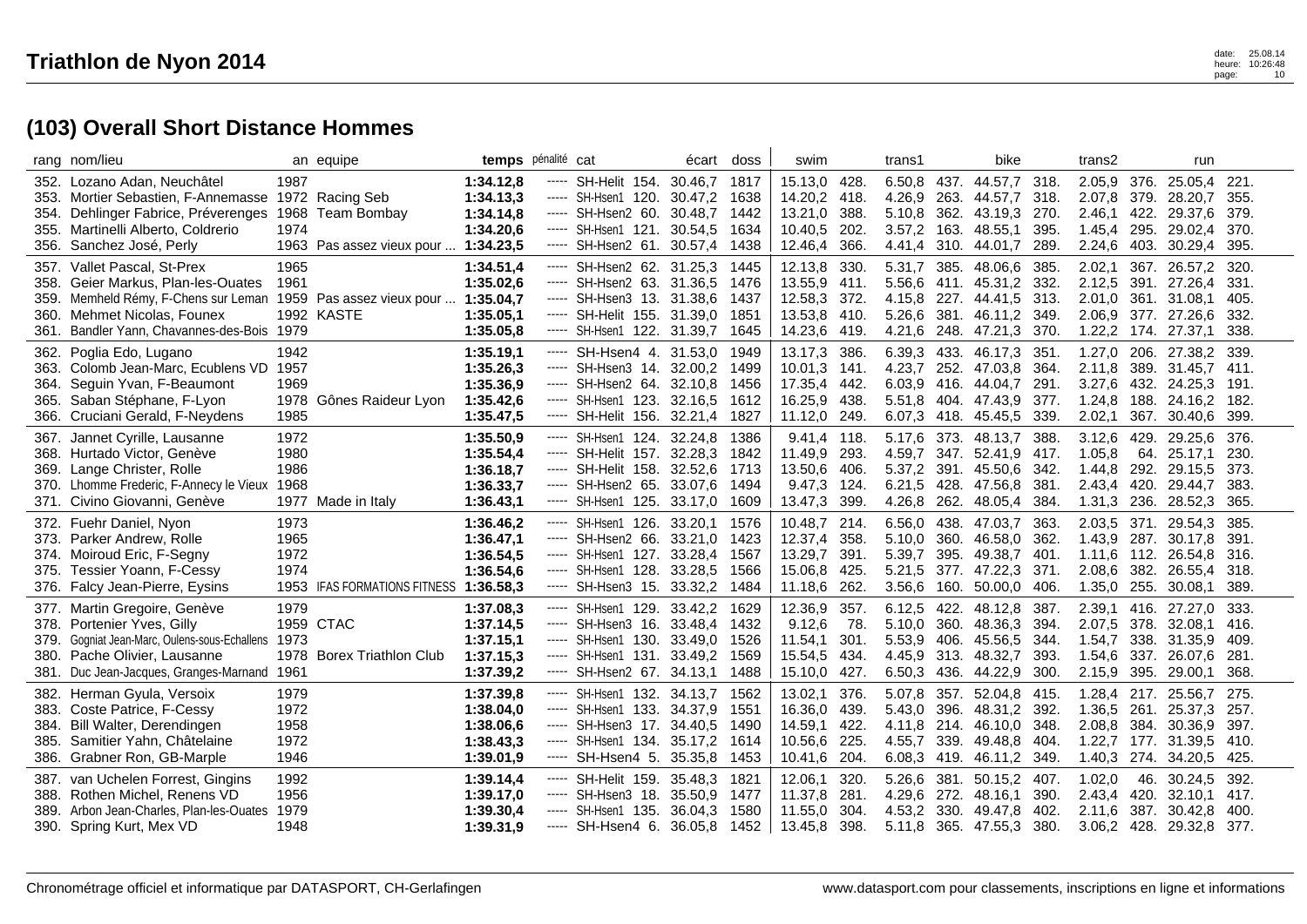|      | rang nom/lieu                                             |              | an equipe                | temps pénalité cat |                                                                                                                                                                                                                                                                                                                                                                                                                                                                                        |                                  | écart   | doss | swim         |              | trans1 |      | bike                    |       | trans2      |      | run                            |              |
|------|-----------------------------------------------------------|--------------|--------------------------|--------------------|----------------------------------------------------------------------------------------------------------------------------------------------------------------------------------------------------------------------------------------------------------------------------------------------------------------------------------------------------------------------------------------------------------------------------------------------------------------------------------------|----------------------------------|---------|------|--------------|--------------|--------|------|-------------------------|-------|-------------|------|--------------------------------|--------------|
|      | 391. Grancher Christophe, F-Divonne les Bains 1972 SUZANO |              |                          | 1:39.37,2          | -----                                                                                                                                                                                                                                                                                                                                                                                                                                                                                  | SH-Hsen1 136.                    | 36.11,1 | 1685 | 12.01,3 314. |              | 4.25,2 | 257. | 54.02,7 423             |       | 1.45.7      |      | 297. 27.22,3                   | -329.        |
| 392. | Treuthardt Roland, Les Hauts-Geneveys 1957                |              |                          | 1:39.45,9          | -----                                                                                                                                                                                                                                                                                                                                                                                                                                                                                  | SH-Hsen3 19.                     | 36.19,8 | 1419 | 13.47,5      | 400.         | 5.04,5 | 355. | 46.06.4                 | 346   | 2.46,2 423. |      | 32.01.3                        | -415.        |
| 393. | Pavia Diego, Nyon                                         | 1967         |                          | 1:39.50,5          | -----                                                                                                                                                                                                                                                                                                                                                                                                                                                                                  | SH-Hsen2 68. 36.24,4             |         | 1420 | 12.21,4      | 345.         | 5.47,2 |      | 400. 49.34,0            | 399   |             |      | 2.31,5 412. 29.36,4            | 378.         |
|      | 394. Roche Sebastien, Gilly                               | 1972         |                          | 1:40.01.3          | -----                                                                                                                                                                                                                                                                                                                                                                                                                                                                                  | SH-Hsen1 137. 36.35,2            |         | 1674 | 12.57,0      | 371.         | 5.38,4 |      | 393. 51.15,4            | 412   | 1.51,4      | 325. | 28.19,1                        | 353.         |
| 395. | Bigard Laurent, F-Logras                                  | 1977         |                          | 1:40.09.3          | -----                                                                                                                                                                                                                                                                                                                                                                                                                                                                                  | 138.<br>SH-Hsen1                 | 36.43,2 | 1581 | 10.13,6      | 163.         | 3.42,9 |      | 116. 1:00.07,5          | 432   | 1.13,8      | 126. | 24.51,5                        | 215.         |
| 396. | Garcia Laurent, Confignon                                 | 1974         |                          | 1:40.10,0          | -----                                                                                                                                                                                                                                                                                                                                                                                                                                                                                  | SH-Hsen1 139.                    | 36.43,9 | 1647 | 14.40,9      | 420.         | 5.10,8 | 362. | 46.47,9                 | 358   |             |      | 2.40,8 419. 30.49,6            | 402.         |
|      | 397. Jami Rachid, Plan-les-Ouates                         | 1971         |                          | 1:40.18,8          |                                                                                                                                                                                                                                                                                                                                                                                                                                                                                        | ----- SH-Hsen1 140.              | 36.52,7 | 1527 | 11.43,9      | 287.         | 5.21,0 | 375. | 50.44,1                 | 411   | 2.19.8      | 400. | 30.10,0                        | 390.         |
|      | 398. Engelson Andrew, Commugny                            | 1968         |                          | 1:40.45,4          |                                                                                                                                                                                                                                                                                                                                                                                                                                                                                        | ----- SH-Hsen2 69.               | 37.19.3 | 1409 | 15.29,0      | 429.         | 6.10.5 | 421. | 46.56,3                 | 361   | 1.20,6      | 160. | 30.49,0                        | 401.         |
|      | 399. Sayed Islam, Zürich                                  | 1983         |                          | 1:40.50.1          |                                                                                                                                                                                                                                                                                                                                                                                                                                                                                        | ----- SH-Helit 160. 37.24,0      |         | 1800 | 11.09,7      | 246.         | 4.48,6 |      | 318. 55.43,9            | 426.  | 1.29.7      | 222. | 27.38,2                        | 339.         |
|      | 400. Giadas Daniel, Petit-Lancy                           | 1975         |                          | 1:40.50,8          | $\cdots$                                                                                                                                                                                                                                                                                                                                                                                                                                                                               | SH-Hsen1 141. 37.24,7            |         | 1605 | 10.38,7      | 200.         | 6.47,3 |      | 435. 45.45,0            | 338.  | 1.10,4      | 98.  | 36.29,4                        | 431.         |
|      |                                                           |              |                          |                    |                                                                                                                                                                                                                                                                                                                                                                                                                                                                                        |                                  |         |      |              |              |        |      |                         |       |             |      |                                |              |
| 401. | Jeanrenaud Joel, Neuchâtel                                | 1987         |                          | 1:40.51,5          | -----                                                                                                                                                                                                                                                                                                                                                                                                                                                                                  | SH-Helit 161. 37.25,4            |         | 1814 | 13.51,3      | 408.         | 8.11,2 | 445. | 47.30,3                 | 373   | 1.59,7      | 351. | 29.19,0                        | 374.         |
|      | 402. Germain Christophe, Tolochenaz                       | 1965         |                          | 1:40.53,9          | -----                                                                                                                                                                                                                                                                                                                                                                                                                                                                                  | SH-Hsen2 70, 37,27.8             |         | 1402 | 16.15,2 437. |              | 5.46,3 |      | 398. 47.53.0            | 379.  | 2.25,1      |      | 404. 28.34.3                   | 358.<br>369. |
|      | 403. Sills Mike, Mies                                     | 1965         |                          | 1:41.02,7          | -----                                                                                                                                                                                                                                                                                                                                                                                                                                                                                  | SH-Hsen2 71. 37.36,6             |         | 1523 | 14.03,2      | 413.<br>436. | 6.16,6 | 368. | 426. 50.29,9<br>48.00.0 | 408   |             | 346. | 1.12,5 117. 29.00,5<br>29.41.1 | 380.         |
| 404. | Hendriks Jean-Pierre, Nyon                                | 1965<br>1981 |                          | 1:41.07,9          | -----                                                                                                                                                                                                                                                                                                                                                                                                                                                                                  | SH-Hsen2 72. 37.41,8             |         | 1407 | 16.14,4      |              | 5.14,1 |      |                         | 382   | 1.58,3      |      |                                |              |
|      | 405. Capa Eddie, Gingins                                  |              |                          | 1:41.23,6          |                                                                                                                                                                                                                                                                                                                                                                                                                                                                                        | ----- SH-Helit 162. 37.57,5      |         | 1855 | 12.26,3      | 353.         | 5.02,0 |      | 349. 47.45,9 378.       |       | 2.27,5      | 408. | 33.41,9                        | 424.         |
|      | 406. Gallet Jocelyn, Lausanne                             | 1984         |                          | 1:41.46,1          | $\cdots$                                                                                                                                                                                                                                                                                                                                                                                                                                                                               | SH-Helit 163.                    | 38.20.0 | 1779 | 12.46,6      | 367.         | 4.35,2 | 290. | 54.07.3 424             |       | 1.32,0      | 240. | 28.45.0                        | 361.         |
|      | 407. Edwards Justin, Founex                               | 1968         |                          | 1:42.39,4          | -----                                                                                                                                                                                                                                                                                                                                                                                                                                                                                  | SH-Hsen2 73.                     | 39.13,3 | 1478 | 13.50,1      | 403.         | 8.46,7 | 446. | 45.39,0                 | 334   | 3.30,8      | 433. | 30.52,8                        | 404.         |
|      | 408. Annett Philip, Apples                                | 1962         |                          | 1:42.45,3          | -----                                                                                                                                                                                                                                                                                                                                                                                                                                                                                  | SH-Hsen2 74. 39.19,2             |         | 1387 | 12.17,7      | 339.         | 6.03.6 |      | 415. 47.10.8            | 366   | 2.01.1      | 362. | 35.12.1                        | 428.         |
|      | 408. Rouillon Mathieu, Genève                             | 1980         |                          | 1:42.45,3          | -----                                                                                                                                                                                                                                                                                                                                                                                                                                                                                  | SH-Helit 164. 39.19,2            |         | 1710 | 13.25,0      | 389.         | 6.13,6 |      | 423. 47.31,7 374.       |       | 2.16,1      | 396. | 33.18,9                        | 423.         |
|      | 410. Macé Olivier, Crans-près-Céligny                     | 1975         |                          | 1:43.21,9          | $\cdots$                                                                                                                                                                                                                                                                                                                                                                                                                                                                               | SH-Hsen1 142.                    | 39.55,8 | 1642 | 15.38,1      | 431.         | 4.56,6 |      | 340. 52.52,0            | 419   | 1.05,2      | 58.  | 28.50,0                        | 363.         |
|      | 411. Antelo Antonio, Gland                                | 1968         |                          | 1:43.33,0          |                                                                                                                                                                                                                                                                                                                                                                                                                                                                                        | ----- SH-Hsen2 75.               | 40.06.9 | 1439 | 16.12,9      | 435.         | 6.18.1 |      | 427. 46.22,0            | 353   | 2.16,6      |      | 397. 32.23,4                   | 420.         |
|      | 412. Varrin Wolfgang, Ecublens VD                         | 1957         |                          | 1:44.14,0          |                                                                                                                                                                                                                                                                                                                                                                                                                                                                                        | ----- SH-Hsen3 20. 40.47,9       |         | 1486 | 17.26,7      | 441          | 6.59.4 |      | 439. 46.19.3            | 352   | 2.36,8      | 415. | 30.51.8                        | 403.         |
|      | 413. Kumar Bharat, Renens VD                              | 1980         |                          | 1:44.27,4          |                                                                                                                                                                                                                                                                                                                                                                                                                                                                                        | ----- SH-Helit 165. 41.01,3      |         | 1784 | 15.45,2      | 433.         | 5.48,6 | 402. | 53.07,7                 | 421   | 2.00,7      | 358. | 27.45,2                        | 342.         |
|      | 414. Rizzato Daniel, Genève                               | 1948         |                          | 1:45.36,3          |                                                                                                                                                                                                                                                                                                                                                                                                                                                                                        | ----- SH-Hsen4 7, 42,10,2 1421   |         |      | 13.13,4      | 384.         | 5.53,3 |      | 405. 47.11.7            | 367.  | 3.22,1      |      | 430. 35.55.8                   | -430.        |
|      | 415. Daniel Thomas, Genève                                | 1961         |                          | 1:45.36.7          |                                                                                                                                                                                                                                                                                                                                                                                                                                                                                        | ----- SH-Hsen2 76. 42.10.6       |         | 1491 | 10.05,9      | 152.         | 6.34,7 |      | 432. 52.00,8            | -414. |             |      | 2.28,5 410. 34.26,8            | 426.         |
|      | 416. Steele Mark, F-Echenevex                             |              | 1971 Team Steele         | 1:46.07,3          | -----                                                                                                                                                                                                                                                                                                                                                                                                                                                                                  | SH-Hsen1 143, 42.41.2            |         | 1879 | 13.32,2      | 392.         | 5.02,9 |      | 351. 53.33,7            | 422   | 2.25,9      | 406. | 31.32.6                        | 408.         |
| 417. | Guggisberg Hansjoerg, Nyon                                | 1966         |                          | 1:46.56,6          |                                                                                                                                                                                                                                                                                                                                                                                                                                                                                        | ----- SH-Hsen2 77. 43.30,5       |         | 1449 | 13.15,8      | 385.         | 7.19,9 |      | 441. 50.38,2 410.       |       |             |      | 2.47,0 424. 32.55,7            | 422.         |
|      | 418. Brace Bill, Mies-Tannay                              | 1966         |                          | 1:47.02,5          | -----                                                                                                                                                                                                                                                                                                                                                                                                                                                                                  | SH-Hsen2 78. 43.36,4             |         | 1433 | 9.57,0       | 135.         | 4.17,4 |      | 231. 1:04.27,4 433.     |       | 1.25,3      |      | 193. 26.55,4                   | -318.        |
|      | 419. Moeljadi Indrajana, Genolier                         | 1976         |                          | 1:47.26,3          | -----                                                                                                                                                                                                                                                                                                                                                                                                                                                                                  | SH-Hsen1 144.                    | 44.00,2 | 1538 | 14.49,2      | 421.         | 5.46,8 | 399. | 48.09.1                 | 386   | 1.59,1      | 350. | 36.42,1                        | 432.         |
|      | 420. Wider Francois, Le Lignon                            |              | 1966 Triathlon de geneve | 1:47.52,7          |                                                                                                                                                                                                                                                                                                                                                                                                                                                                                        | ----- SH-Hsen2 79.               | 44.26,6 | 1468 | 16.40,8      | 440.         | 4.53,0 |      | 329. 52.45,2 418.       |       | 2.15,8      |      | 394. 31.17,9                   | 406.         |
| 421. | Boucher François, F-Sapois                                | 1977         |                          | 1:48.11.2          | -----                                                                                                                                                                                                                                                                                                                                                                                                                                                                                  | SH-Hsen1 145.                    | 44.45,1 | 1662 | 13.01,5      | 374.         | 5.55,7 | 409. | 57.18,2 429             |       | 2.11,3      | 386. | 29.44,5                        | 382.         |
|      | 422. Cacurio Tommaso, I-Mira Porte (VE)                   | 1977         |                          | 1:48.58,9          | -----                                                                                                                                                                                                                                                                                                                                                                                                                                                                                  | SH-Hsen1 146.                    | 45.32,8 | 1533 | 12.15,5      | 333.         | 4.32,5 | 283. | 59.42,4                 | 431   | 1.51,0      |      | 321. 30.37,5                   | 398.         |
| 423. | Lepinoy Morgan, Chéserex                                  | 1985         |                          | 1:49.48.1          |                                                                                                                                                                                                                                                                                                                                                                                                                                                                                        | SH-Helit 166.                    | 46.22,0 | 1705 | 13.47,8      | 401.         | 6.26,4 | 429. | 54.54,9                 | 425   | 2.40,7 418. |      | 31.58,3                        | 414.         |
|      | 424. Baker Mark, Nyon                                     |              | 1974 Novartis            | 1:49.52,6          | -----                                                                                                                                                                                                                                                                                                                                                                                                                                                                                  | SH-Hsen1 147.                    | 46.26,5 | 1570 | 15.05,1      | 424.         | 5.59,9 | 412. | 50.34,6                 | 409   | 2.58,4      | 426. | 35.14,6                        | 429.         |
|      | 425. Peterkin Grant, Nyon                                 | 1977         |                          | 1:50.05,3          | $\begin{array}{cccccccccc} \multicolumn{2}{c}{} & \multicolumn{2}{c}{} & \multicolumn{2}{c}{} & \multicolumn{2}{c}{} & \multicolumn{2}{c}{} & \multicolumn{2}{c}{} & \multicolumn{2}{c}{} & \multicolumn{2}{c}{} & \multicolumn{2}{c}{} & \multicolumn{2}{c}{} & \multicolumn{2}{c}{} & \multicolumn{2}{c}{} & \multicolumn{2}{c}{} & \multicolumn{2}{c}{} & \multicolumn{2}{c}{} & \multicolumn{2}{c}{} & \multicolumn{2}{c}{} & \multicolumn{2}{c}{} & \multicolumn{2}{c}{} & \mult$ | 148.<br>SH-Hsen1                 | 46.39,2 | 1563 | 11.49,4      | 291.         | 5.43,7 | 397. | 51.48,2 413.            |       | 2.05,0 374. |      | 38.39,0                        | 433.         |
|      |                                                           |              |                          |                    |                                                                                                                                                                                                                                                                                                                                                                                                                                                                                        |                                  |         |      |              |              |        |      |                         |       |             |      |                                |              |
|      | 426. Weatherhead Wayne, Perroy                            | 1966         |                          | 1:50.38,3          |                                                                                                                                                                                                                                                                                                                                                                                                                                                                                        | ----- SH-Hsen2 80, 47.12.2       |         | 1213 | 24.48,0      | 446.         | 4.55,5 |      | 338. 47.19.1            | 369   | 1.46.4      |      | 302. 31.49.3                   | -412.        |
| 427. | Bonetti Paolo, GB-Londra                                  | 1966         |                          | 1:51.07,0          |                                                                                                                                                                                                                                                                                                                                                                                                                                                                                        | ----- SH-Hsen2 81. 47.40,9       |         | 1448 | 12.54,2      | 369.         | 6.10,0 |      | 420. 59.03,0            | 430.  | 2.35,1      |      | 413. 30.24,7                   | 393.         |
|      | 428. Prugnard Sylvain, F-Divonne les Bains                | 1952         |                          | 1:51.23,8          |                                                                                                                                                                                                                                                                                                                                                                                                                                                                                        | ----- SH-Hsen3 21. 47.57,7       |         | 1435 | 20.35,2      | 444.         | 6.04.8 | 417. | 49.35.1                 | 400   | 2.56,7      | 425. | 32.12,0                        | -419.        |
|      | 429. Holinger Gian, Lutry                                 | 1987         |                          | 1:51.46,5          |                                                                                                                                                                                                                                                                                                                                                                                                                                                                                        | ----- SH-Helit 167. 48.20,4 1794 |         |      | 13.36,4      | 396.         | 6.16,1 |      | 425. 49.19,5            | 398.  |             |      | 3.54,0 435. 38.40,5 434.       |              |